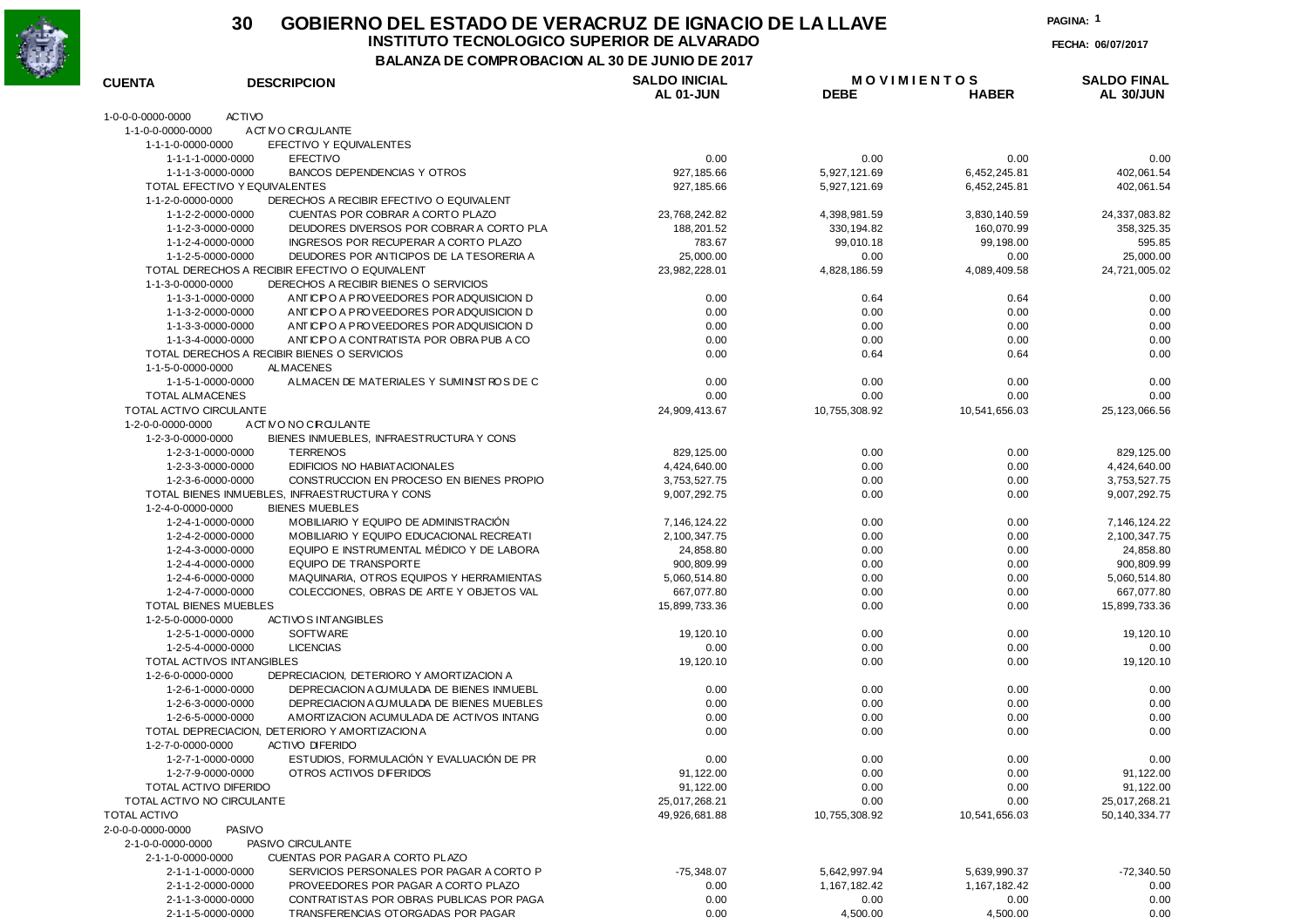

#### **30 GOBIERNO DEL ESTADO DE VERACRUZ DE IGNACIO DE LA LLAVEFECHA: 06/07/2017 INSTITUTO TECNOLOGICO SUPERIOR DE ALVARADO**

**BALANZA DE COMPROBACION AL 30 DE JUNIO DE 2017**

**PAGINA:2**

| <b>CUENTA</b>                     | <b>DESCRIPCION</b>                             | <b>SALDO INICIAL</b> | <b>MOVIMIENTOS</b> |              | <b>SALDO FINAL</b> |
|-----------------------------------|------------------------------------------------|----------------------|--------------------|--------------|--------------------|
|                                   |                                                | AL 01-JUN            | <b>DEBE</b>        | <b>HABER</b> | AL 30/JUN          |
| 2-1-1-7-0000-0000                 | RETENCIONES Y CONTRIBUCIONES POR PAGAR A       | $-3,515,373.06$      | 572,595.97         | 879,375.62   | $-3,822,152.71$    |
| 2-1-1-9-0000-0000                 | OTRAS CUENTAS POR PAGAR A CP                   | $-634,865.26$        | 34,000.00          | 170,700.00   | $-771,565.26$      |
|                                   | TOTAL CUENTAS POR PAGAR A CORTO PLAZO          | $-4,225,586.39$      | 7,421,276.33       | 7,861,748.41 | $-4,666,058.47$    |
| 2-1-6-0-0000-0000                 | FONDOS Y BIENES DE TERCEROS EN GARANTIA        | 0.00                 | 0.00               | 0.00         | 0.00               |
| 2-1-7-0-0000-0000                 | PROVISIONES A CORTO PLAZO                      |                      |                    |              |                    |
| 2-1-7-2-0000-0000                 | PROVISION POR CONTINGENCIAS A CORTO PLAZ       | 0.00                 | 0.00               | 0.00         | 0.00               |
| 2-1-7-9-0000-0000                 | OTRAS PROVISIONES A CORTO PLAZO                | 0.00                 | 0.00               | 0.00         | 0.00               |
|                                   | TOTAL PROVISIONES A CORTO PLAZO                | 0.00                 | 0.00               | 0.00         | 0.00               |
| 2-1-9-0-0000-0000                 | OTROS PASIVOS A CORTO PLAZO                    |                      |                    |              |                    |
|                                   | <b>INGRESOS POR CLASIFICAR</b>                 |                      |                    |              |                    |
| 2-1-9-1-0000-0000                 |                                                | 0.00                 | 0.00               | 0.00         | 0.00               |
| 2-1-9-9-0000-0000                 | OTROS PASIVOS CIRCULANTES                      | 0.00                 | 305, 120.66        | 305,120.66   | 0.00               |
|                                   | TOTAL OTROS PASIVOS A CORTO PLAZO              | 0.00                 | 305, 120.66        | 305,120.66   | 0.00               |
| TOTAL PASIVO CIRCULANTE           |                                                | $-4,225,586.39$      | 7,726,396.99       | 8,166,869.07 | $-4,666,058.47$    |
| 2-2-0-0-0000-0000                 | PASIVO NO CIRCULANTE                           |                      |                    |              |                    |
| 2-2-1-0-0000-0000                 | CUENTAS POR PAGAR A LARGO PLAZO                |                      |                    |              |                    |
| 2-2-1-1-0000-0000                 | PROVEEDORES POR PAGAR A LARGO PLAZO            | 0.00                 | 0.00               | 0.00         | 0.00               |
|                                   | TOTAL CUENTAS POR PAGAR A LARGO PLAZO          | 0.00                 | 0.00               | 0.00         | 0.00               |
| TOTAL PASIVO NO CIRCULANTE        |                                                | 0.00                 | 0.00               | 0.00         | 0.00               |
| <b>TOTAL PASIVO</b>               |                                                | $-4,225,586.39$      | 7,726,396.99       | 8,166,869.07 | $-4,666,058.47$    |
| 3-0-0-0-0000-0000                 | <b>HACIENDA PUBLICA PATRIMONIO</b>             |                      |                    |              |                    |
| 3-1-0-0-0000-0000                 | HACIENDA PUBLICA/PATRIMONIO CONTRIBUIDO        |                      |                    |              |                    |
| 3-1-2-0-0000-0000                 | DONACIONES DE CAPITAL                          |                      |                    |              |                    |
| 3-1-2-1-0000-0000                 | DONACIONES DE CAPITAL                          | $-2.00$              | 0.00               | 0.00         | $-2.00$            |
|                                   | TOTAL DONACIONES DE CAPITAL                    | $-2.00$              | 0.00               | 0.00         | $-2.00$            |
|                                   | TOTAL HACIENDA PUBLICA/PATRIMONIO CONTRIBUIDO  | $-2.00$              | 0.00               | 0.00         | $-2.00$            |
| 3-2-0-0-0000-0000                 | HACIENDA PUBLICA/PATRIMONIO GENERADO           |                      |                    |              |                    |
| 3-2-1-0-0000-0000                 | RESULTADOS DEL EJERCICIO (AHORRO/DESAHOR       |                      |                    |              |                    |
| 3-2-1-1-0000-0000                 |                                                | 0.00                 | 0.00               | 0.00         | 0.00               |
|                                   | RESULTADOS DEL EJERCICIO (AHORRO/DESAHOR       |                      |                    |              |                    |
|                                   | TOTAL RESULTADOS DEL EJERCICIO (AHORRO/DESAHOR | 0.00                 | 0.00               | 0.00         | 0.00               |
| 3-2-2-0-0000-0000                 | RESULTADOS DE EJERCICIOS ANTERIORES            |                      |                    |              |                    |
| 3-2-2-1-0000-0000                 | RESULTADOS DE EJERCICIOS ANTERIORES            | $-36,998,150.62$     | 0.00               | 0.00         | -36,998,150.62     |
|                                   | TOTAL RESULTADOS DE EJERCICIOS ANTERIORES      | $-36,998,150.62$     | 0.00               | 0.00         | -36,998,150.62     |
| 3-2-3-0-0000-0000                 | <b>REVALUOS</b>                                |                      |                    |              |                    |
| 3-2-3-1-0000-0000                 | REVALUO DE BIENES INMUEBLES                    | 0.00                 | 0.00               | 0.00         | 0.00               |
| 3-2-3-2-0000-0000                 | REVALUO DE BIENES MUEBLES                      | 0.00                 | 0.00               | 0.00         | 0.00               |
| <b>TOTAL REVALUOS</b>             |                                                | 0.00                 | 0.00               | 0.00         | 0.00               |
| 3-2-5-0-0000-0000                 | RECTIFICACIONES DE RESULTADOS DE EJERCIC       |                      |                    |              |                    |
| 3-2-5-1-0000-0000                 | CAMBIOS EN POLITICAS CONTABLES                 | $-1,500,167.91$      | 0.00               | 0.00         | $-1,500,167.91$    |
|                                   | TOTAL RECTIFICACIONES DE RESULTADOS DE EJERCIC | $-1,500,167.91$      | 0.00               | 0.00         | $-1,500,167.91$    |
|                                   | TOTAL HACIENDA PUBLICA/PATRIMONIO GENERADO     | $-38,498,318.53$     | 0.00               | 0.00         | -38,498,318.53     |
| TOTAL HACIENDA PUBLICA PATRIMONIO |                                                | $-38,498,320.53$     | 0.00               | 0.00         | -38,498,320.53     |
| 4-0-0-0-0000-0000                 | <b>INGRESOS Y OTROS BENEFICIOS</b>             |                      |                    |              |                    |
| 4-1-0-0-0000-0000                 | INGRESOS DE GESTION                            |                      |                    |              |                    |
| 4-1-6-0-0000-0000                 | AP ROVECHAMIENTOS DE TIPO CORRIENTE            |                      |                    |              |                    |
| 4-1-6-9-0000-0000                 | APROVECHAMENTOS DE TIPO CORRIENTE              | 0.00                 | 0.00               | 0.00         | 0.00               |
|                                   | TOTAL APROVECHAMIENTOS DE TIPO CORRIENTE       | 0.00                 | 0.00               | 0.00         | 0.00               |
| 4-1-7-0-0000-0000                 | INGRESOS POR VENTA DE BIENES Y SERVICIOS       |                      |                    |              |                    |
|                                   | INGRESOS POR VENTA DE BIENES Y SERVICIOS       | $-4,767,260.66$      | 0.00               |              | $-5,067,568.25$    |
| 4-1-7-3-0000-0000                 |                                                |                      |                    | 300, 307.59  |                    |
|                                   | TOTAL INGRESOS POR VENTA DE BIENES Y SERVICIOS | -4,767,260.66        | 0.00               | 300,307.59   | $-5,067,568.25$    |
| TOTAL INGRESOS DE GESTION         |                                                | -4,767,260.66        | 0.00               | 300, 307.59  | $-5,067,568.25$    |
| 4-2-0-0-0000-0000                 | PARTICIPACIONES, APORTACIONES, TRANSFERE       |                      |                    |              |                    |
| 4-2-2-0-0000-0000                 | TRANSFERENCIAS, ASIGNACIONES, SUBSIDIOS        |                      |                    |              |                    |
| 4-2-2-1-0000-0000                 | TRANSFERENCIAS INTERNAS Y ASIGNACIONES A       | $-25,001,906.00$     | 0.00               | 4,098,674.00 | $-29, 100, 580.00$ |
|                                   | TOTAL TRANSFERENCIAS, ASIGNACIONES, SUBSIDIOS  | $-25,001,906.00$     | 0.00               | 4,098,674.00 | $-29, 100, 580.00$ |
|                                   | TOTAL PARTICIPACIONES, APORTACIONES, TRANSFERE | $-25,001,906.00$     | 0.00               | 4,098,674.00 | $-29, 100, 580.00$ |
| 4-3-0-0-0000-0000                 | OTROS INGRESOS Y BENEFICIOS                    |                      |                    |              |                    |
| 4-3-1-0-0000-0000                 | <b>INGRESOS FINANCIEROS</b>                    |                      |                    |              |                    |
| 4-3-1-1-0000-0000                 | INTERESES GANADOS DE VALORES, CREDITOS,        | 0.00                 | 0.00               | 0.00         | 0.00               |
|                                   |                                                |                      |                    |              |                    |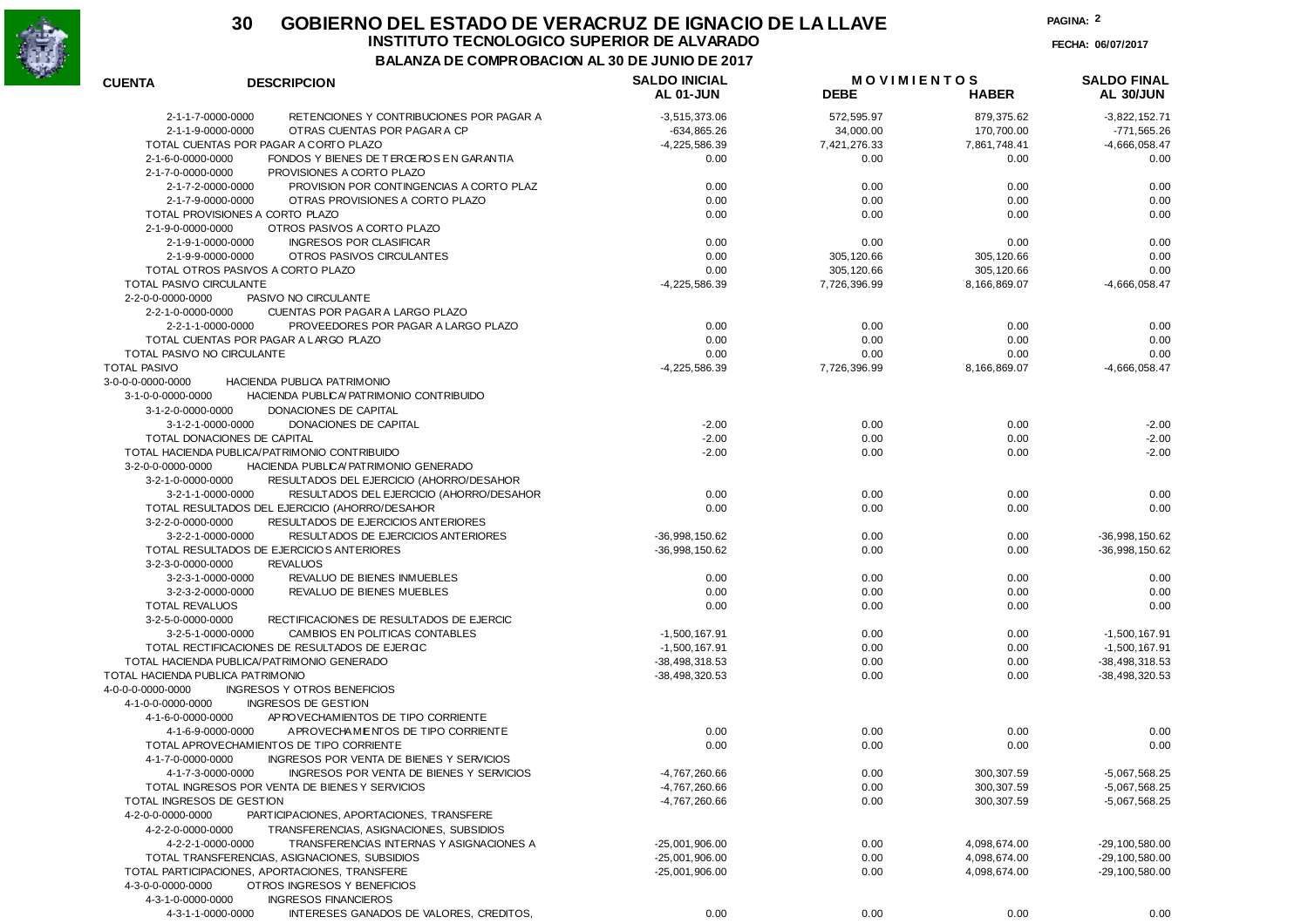

## **30 GOBIERNO DEL ESTADO DE VERACRUZ DE IGNACIO DE LA LLAVEINSTITUTO TECNOLOGICO SUPERIOR DE ALVARADO**

**FECHA: 06/07/2017**

**BALANZA DE COMPROBACION AL 30 DE JUNIO DE 2017**

| <b>TOTAL INGRESOS FINANCIEROS</b><br>0.00<br>0.00<br>0.00<br>0.00<br>4-3-9-0-0000-0000<br>OTROS INGRESOS Y BENEFICIOS VARIOS<br>4-3-9-9-0000-0000<br>OTROS INGRESOS Y BENEFICIOS VARIOS<br>$-1,650,154.37$<br>0.00<br>98,415.00<br>$-1,748,569.37$<br>TOTAL OTROS INGRESOS Y BENEFICIOS VARIOS<br>$-1,650,154.37$<br>0.00<br>98,415.00<br>$-1,748,569.37$<br>TOTAL OTROS INGRESOS Y BENEFICIOS<br>$-1,650,154.37$<br>0.00<br>98,415.00<br>$-1,748,569.37$<br>TOTAL INGRESOS Y OTROS BENEFICIOS<br>$-31,419,321.03$<br>0.00<br>-35,916,717.62<br>4,497,396.59<br>GASTOS Y OTRAS PERDIDAS<br>5-0-0-0-0000-0000<br>5-1-0-0-0000-0000<br><b>GASTO DE FUNCIONAMIENTO</b><br>5-1-1-0-0000-0000<br><b>SERVICIOS PERSONALES</b><br>REMUNERACIONES AL PERSONAL DE CARÁCTER P<br>5-1-1-1-0000-0000<br>10,894,670.95<br>2,280,522.57<br>0.00<br>13, 175, 193.52<br>REMUNERACIONES AL PERSONAL DE CARÁCTER T<br>5-1-1-2-0000-0000<br>1,760,830.00<br>508,300.00<br>0.00<br>2,269,130.00<br>REMUNERACIONES ADICIONALES Y ESPECIALES<br>5-1-1-3-0000-0000<br>939,546.29<br>5,543.93<br>0.00<br>945,090.22<br>5-1-1-4-0000-0000<br>SEGURIDAD SOCIAL<br>1,887,791.29<br>166,806.25<br>0.00<br>2,054,597.54<br>OTRAS PRESTACIONES SOCIALES Y ECONÓMICAS<br>5-1-1-5-0000-0000<br>1,364,144.76<br>274,461.28<br>0.00<br>1,638,606.04<br>PAGO DE ESTIMULOS A SERVIDORES PÚBLICOS<br>5-1-1-6-0000-0000<br>731,091.10<br>84,397.96<br>0.00<br>815,489.06<br>TOTAL SERVICIOS PERSONALES<br>17,578,074.39<br>3,320,031.99<br>20,898,106.38<br>0.00<br>MATERIALES Y SUMINISTROS<br>5-1-2-0-0000-0000<br>MATERIALES DE ADMINISTRACIÓN, EMISIÓN DE<br>5-1-2-1-0000-0000<br>477,586.20<br>354.00<br>0.00<br>477,940.20<br>ALIMENTOS Y UTENSILIOS<br>5-1-2-2-0000-0000<br>40,207.07<br>9,701.90<br>49,908.97<br>0.00<br>MATERIAS PRIMAS Y MATERIALES DE PRODUCCI<br>5-1-2-3-0000-0000<br>0.00<br>0.00<br>0.00<br>0.00<br>MATERIALES Y ARTÍCULOS DE CONSTRUCCIÓN Y<br>5-1-2-4-0000-0000<br>287,938.86<br>450.00<br>0.00<br>288,388.86<br>PRODUCTOS QUÍMICOS, FARMACÉUTICOS Y DE L<br>5-1-2-5-0000-0000<br>23,267.35<br>500.00<br>0.00<br>23,767.35<br>COMBUSTIBLES, LUBRICANTES Y ADITIVOS<br>5-1-2-6-0000-0000<br>267,741.60<br>63,433.90<br>0.00<br>331, 175.50<br>5-1-2-7-0000-0000<br>VESTUARIO, BLANCOS, PRENDAS DE PROTECCIÓ<br>82,948.22<br>0.00<br>0.00<br>82,948.22<br>5-1-2-8-0000-0000<br>MATERIALES Y SUMINISTROS PARA SEGURIDAD<br>0.00<br>0.00<br>0.00<br>0.00<br>5-1-2-9-0000-0000<br>HERRAMIENTAS, REFACCIONES Y ACCESORIOS M<br>124,367.09<br>8,264.00<br>0.00<br>132,631.09<br>TOTAL MATERIALES Y SUMINISTROS<br>1,304,056.39<br>82,703.80<br>0.00<br>1,386,760.19<br>5-1-3-0-0000-0000<br>SERVICIOS GENERALES<br>SERVICIOS BÁSICOS<br>5-1-3-1-0000-0000<br>764,570.11<br>0.00<br>924,341.88<br>159,771.77<br>SERVICIOS DE ARRENDAMIENTO<br>5-1-3-2-0000-0000<br>680,095.29<br>40,551.58<br>0.00<br>720,646.87<br>SERVICIOS PROFESIONALES, CIENTÍFICOS, TÉ<br>5-1-3-3-0000-0000<br>722,030.10<br>738,551.23<br>2,610.00<br>1,457,971.33<br>SERVICIOS FINANCIEROS, BANCARIOS Y COMER<br>5-1-3-4-0000-0000<br>16,094.51<br>19,983.16<br>0.00<br>36,077.67<br>SERVICIOS DE INSTALACIÓN, REPARACIÓN, MA<br>5-1-3-5-0000-0000<br>1,597,538.61<br>31,649.92<br>0.00<br>1,629,188.53<br>SERVICIOS DE COMUNICACIÓN SOCIAL Y PUBLI<br>5-1-3-6-0000-0000<br>261,542.73<br>109,262.14<br>0.00<br>370,804.87<br>SERVICIOS DE TRASLADOS Y VIÁTICOS<br>5-1-3-7-0000-0000<br>531,956.03<br>130,021.42<br>150.00<br>661,827.45<br>5-1-3-8-0000-0000<br><b>SERVICIOS OFICIALES</b><br>104,375.00<br>1,500.00<br>0.00<br>105,875.00<br>5-1-3-9-0000-0000<br>OTROS SERVICIOS GENERALES<br>505, 112.91<br>88,448.77<br>0.00<br>593,561.68<br>TOTAL SERVICIOS GENERALES<br>5, 183, 315. 29<br>1,319,739.99<br>2,760.00<br>6,500,295.28<br>TOTAL GASTO DE FUNCIONA MIENTO<br>24,065,446.07<br>4,722,475.78<br>2,760.00<br>28,785,161.85<br>TRANSFERENCIAS, ASIGNACIONES, SUBSIDIOS<br>5-2-0-0-0000-0000<br>5-2-1-0-0000-0000<br>TRANSFERENCIAS INTERNAS Y ASIGNACIONES A<br>A SIGNACIONES AL SECTOR PÚBLICO<br>5-2-1-1-0000-0000<br>0.00<br>0.00<br>0.00<br>0.00<br>TRANSFERENCIAS INTERNAS AL SECTOR PUBLIC<br>5-2-1-2-0000-0000<br>0.00<br>0.00<br>0.00<br>0.00<br>TOTAL TRANSFERENCIAS INTERNAS Y ASIGNACIONES A<br>0.00<br>0.00<br>0.00<br>0.00<br>TRANSFERENCIAS AL RESTO DEL SECTOR PÚBLI<br>5-2-2-0-0000-0000<br>5-2-2-1-0000-0000<br>TRANSFERENCIAS A ENTIDADES PARAESTATALES<br>0.00<br>0.00<br>0.00<br>0.00<br>5-2-2-2-0000-0000<br>TRANSFERENCIAS A ENTIDADES FEDERATIVAS<br>0.00<br>0.00<br>0.00<br>0.00<br>TRANSFERENCIAS A MUNICIPIOS<br>0.00<br>5-2-2-3-0000-0000<br>0.00<br>0.00<br>0.00<br>TOTAL TRANSFERENCIAS AL RESTO DEL SECTOR PÚBLI<br>0.00<br>0.00<br>0.00<br>0.00<br>5-2-3-0-0000-0000<br>SUBSIDIO Y SUBVERNCIONES<br>5-2-3-1-0000-0000<br><b>SUBSIDIOS</b><br>0.00<br>0.00<br>0.00<br>0.00<br>0.00<br>5-2-3-2-0000-0000<br><b>SUBVENCIONES</b><br>0.00<br>0.00<br>0.00<br>TOTAL SUBSIDIO Y SUBVERNCIONES<br>0.00<br>0.00<br>0.00<br>0.00<br>5-2-4-0-0000-0000<br>AYUDAS SOCIALES<br>5-2-4-1-0000-0000<br>AYUDAS SOCIALES A PERSONAS<br>0.00<br>0.00<br>0.00<br>0.00<br>0.00<br>5-2-4-2-0000-0000<br><b>BECAS</b><br>0.00<br>0.00<br>0.00<br>AYUDAS SOCIALES A INSTITUCIONES<br>151,100.00<br>4,500.00<br>0.00<br>5-2-4-3-0000-0000<br>155,600.00<br>5-2-4-4-0000-0000<br>AYUDAS SOCIALES POR DESASTRES NATURALES<br>0.00<br>0.00<br>0.00<br>0.00 | <b>CUENTA</b> | <b>DESCRIPCION</b> | <b>SALDO INICIAL</b> | <b>MOVIMIENTOS</b> |              | <b>SALDO FINAL</b> |
|------------------------------------------------------------------------------------------------------------------------------------------------------------------------------------------------------------------------------------------------------------------------------------------------------------------------------------------------------------------------------------------------------------------------------------------------------------------------------------------------------------------------------------------------------------------------------------------------------------------------------------------------------------------------------------------------------------------------------------------------------------------------------------------------------------------------------------------------------------------------------------------------------------------------------------------------------------------------------------------------------------------------------------------------------------------------------------------------------------------------------------------------------------------------------------------------------------------------------------------------------------------------------------------------------------------------------------------------------------------------------------------------------------------------------------------------------------------------------------------------------------------------------------------------------------------------------------------------------------------------------------------------------------------------------------------------------------------------------------------------------------------------------------------------------------------------------------------------------------------------------------------------------------------------------------------------------------------------------------------------------------------------------------------------------------------------------------------------------------------------------------------------------------------------------------------------------------------------------------------------------------------------------------------------------------------------------------------------------------------------------------------------------------------------------------------------------------------------------------------------------------------------------------------------------------------------------------------------------------------------------------------------------------------------------------------------------------------------------------------------------------------------------------------------------------------------------------------------------------------------------------------------------------------------------------------------------------------------------------------------------------------------------------------------------------------------------------------------------------------------------------------------------------------------------------------------------------------------------------------------------------------------------------------------------------------------------------------------------------------------------------------------------------------------------------------------------------------------------------------------------------------------------------------------------------------------------------------------------------------------------------------------------------------------------------------------------------------------------------------------------------------------------------------------------------------------------------------------------------------------------------------------------------------------------------------------------------------------------------------------------------------------------------------------------------------------------------------------------------------------------------------------------------------------------------------------------------------------------------------------------------------------------------------------------------------------------------------------------------------------------------------------------------------------------------------------------------------------------------------------------------------------------------------------------------------------------------------------------------------------------------------------------------------------------------------------------------------------------------------------------------------------------------------------------------------------------------------------------------------------------------------------------------------------------------------------------------------------------------------------------------------------------------------------------------------------------------------------------------------------------------------------------------------------------------------------------------------------------------------------------------------------------------------------------------------------------------------------------------------------------------------------------------------------------------------|---------------|--------------------|----------------------|--------------------|--------------|--------------------|
|                                                                                                                                                                                                                                                                                                                                                                                                                                                                                                                                                                                                                                                                                                                                                                                                                                                                                                                                                                                                                                                                                                                                                                                                                                                                                                                                                                                                                                                                                                                                                                                                                                                                                                                                                                                                                                                                                                                                                                                                                                                                                                                                                                                                                                                                                                                                                                                                                                                                                                                                                                                                                                                                                                                                                                                                                                                                                                                                                                                                                                                                                                                                                                                                                                                                                                                                                                                                                                                                                                                                                                                                                                                                                                                                                                                                                                                                                                                                                                                                                                                                                                                                                                                                                                                                                                                                                                                                                                                                                                                                                                                                                                                                                                                                                                                                                                                                                                                                                                                                                                                                                                                                                                                                                                                                                                                                                                                                                                          |               |                    | <b>AL 01-JUN</b>     | <b>DEBE</b>        | <b>HABER</b> | AL 30/JUN          |
|                                                                                                                                                                                                                                                                                                                                                                                                                                                                                                                                                                                                                                                                                                                                                                                                                                                                                                                                                                                                                                                                                                                                                                                                                                                                                                                                                                                                                                                                                                                                                                                                                                                                                                                                                                                                                                                                                                                                                                                                                                                                                                                                                                                                                                                                                                                                                                                                                                                                                                                                                                                                                                                                                                                                                                                                                                                                                                                                                                                                                                                                                                                                                                                                                                                                                                                                                                                                                                                                                                                                                                                                                                                                                                                                                                                                                                                                                                                                                                                                                                                                                                                                                                                                                                                                                                                                                                                                                                                                                                                                                                                                                                                                                                                                                                                                                                                                                                                                                                                                                                                                                                                                                                                                                                                                                                                                                                                                                                          |               |                    |                      |                    |              |                    |
|                                                                                                                                                                                                                                                                                                                                                                                                                                                                                                                                                                                                                                                                                                                                                                                                                                                                                                                                                                                                                                                                                                                                                                                                                                                                                                                                                                                                                                                                                                                                                                                                                                                                                                                                                                                                                                                                                                                                                                                                                                                                                                                                                                                                                                                                                                                                                                                                                                                                                                                                                                                                                                                                                                                                                                                                                                                                                                                                                                                                                                                                                                                                                                                                                                                                                                                                                                                                                                                                                                                                                                                                                                                                                                                                                                                                                                                                                                                                                                                                                                                                                                                                                                                                                                                                                                                                                                                                                                                                                                                                                                                                                                                                                                                                                                                                                                                                                                                                                                                                                                                                                                                                                                                                                                                                                                                                                                                                                                          |               |                    |                      |                    |              |                    |
|                                                                                                                                                                                                                                                                                                                                                                                                                                                                                                                                                                                                                                                                                                                                                                                                                                                                                                                                                                                                                                                                                                                                                                                                                                                                                                                                                                                                                                                                                                                                                                                                                                                                                                                                                                                                                                                                                                                                                                                                                                                                                                                                                                                                                                                                                                                                                                                                                                                                                                                                                                                                                                                                                                                                                                                                                                                                                                                                                                                                                                                                                                                                                                                                                                                                                                                                                                                                                                                                                                                                                                                                                                                                                                                                                                                                                                                                                                                                                                                                                                                                                                                                                                                                                                                                                                                                                                                                                                                                                                                                                                                                                                                                                                                                                                                                                                                                                                                                                                                                                                                                                                                                                                                                                                                                                                                                                                                                                                          |               |                    |                      |                    |              |                    |
|                                                                                                                                                                                                                                                                                                                                                                                                                                                                                                                                                                                                                                                                                                                                                                                                                                                                                                                                                                                                                                                                                                                                                                                                                                                                                                                                                                                                                                                                                                                                                                                                                                                                                                                                                                                                                                                                                                                                                                                                                                                                                                                                                                                                                                                                                                                                                                                                                                                                                                                                                                                                                                                                                                                                                                                                                                                                                                                                                                                                                                                                                                                                                                                                                                                                                                                                                                                                                                                                                                                                                                                                                                                                                                                                                                                                                                                                                                                                                                                                                                                                                                                                                                                                                                                                                                                                                                                                                                                                                                                                                                                                                                                                                                                                                                                                                                                                                                                                                                                                                                                                                                                                                                                                                                                                                                                                                                                                                                          |               |                    |                      |                    |              |                    |
|                                                                                                                                                                                                                                                                                                                                                                                                                                                                                                                                                                                                                                                                                                                                                                                                                                                                                                                                                                                                                                                                                                                                                                                                                                                                                                                                                                                                                                                                                                                                                                                                                                                                                                                                                                                                                                                                                                                                                                                                                                                                                                                                                                                                                                                                                                                                                                                                                                                                                                                                                                                                                                                                                                                                                                                                                                                                                                                                                                                                                                                                                                                                                                                                                                                                                                                                                                                                                                                                                                                                                                                                                                                                                                                                                                                                                                                                                                                                                                                                                                                                                                                                                                                                                                                                                                                                                                                                                                                                                                                                                                                                                                                                                                                                                                                                                                                                                                                                                                                                                                                                                                                                                                                                                                                                                                                                                                                                                                          |               |                    |                      |                    |              |                    |
|                                                                                                                                                                                                                                                                                                                                                                                                                                                                                                                                                                                                                                                                                                                                                                                                                                                                                                                                                                                                                                                                                                                                                                                                                                                                                                                                                                                                                                                                                                                                                                                                                                                                                                                                                                                                                                                                                                                                                                                                                                                                                                                                                                                                                                                                                                                                                                                                                                                                                                                                                                                                                                                                                                                                                                                                                                                                                                                                                                                                                                                                                                                                                                                                                                                                                                                                                                                                                                                                                                                                                                                                                                                                                                                                                                                                                                                                                                                                                                                                                                                                                                                                                                                                                                                                                                                                                                                                                                                                                                                                                                                                                                                                                                                                                                                                                                                                                                                                                                                                                                                                                                                                                                                                                                                                                                                                                                                                                                          |               |                    |                      |                    |              |                    |
|                                                                                                                                                                                                                                                                                                                                                                                                                                                                                                                                                                                                                                                                                                                                                                                                                                                                                                                                                                                                                                                                                                                                                                                                                                                                                                                                                                                                                                                                                                                                                                                                                                                                                                                                                                                                                                                                                                                                                                                                                                                                                                                                                                                                                                                                                                                                                                                                                                                                                                                                                                                                                                                                                                                                                                                                                                                                                                                                                                                                                                                                                                                                                                                                                                                                                                                                                                                                                                                                                                                                                                                                                                                                                                                                                                                                                                                                                                                                                                                                                                                                                                                                                                                                                                                                                                                                                                                                                                                                                                                                                                                                                                                                                                                                                                                                                                                                                                                                                                                                                                                                                                                                                                                                                                                                                                                                                                                                                                          |               |                    |                      |                    |              |                    |
|                                                                                                                                                                                                                                                                                                                                                                                                                                                                                                                                                                                                                                                                                                                                                                                                                                                                                                                                                                                                                                                                                                                                                                                                                                                                                                                                                                                                                                                                                                                                                                                                                                                                                                                                                                                                                                                                                                                                                                                                                                                                                                                                                                                                                                                                                                                                                                                                                                                                                                                                                                                                                                                                                                                                                                                                                                                                                                                                                                                                                                                                                                                                                                                                                                                                                                                                                                                                                                                                                                                                                                                                                                                                                                                                                                                                                                                                                                                                                                                                                                                                                                                                                                                                                                                                                                                                                                                                                                                                                                                                                                                                                                                                                                                                                                                                                                                                                                                                                                                                                                                                                                                                                                                                                                                                                                                                                                                                                                          |               |                    |                      |                    |              |                    |
|                                                                                                                                                                                                                                                                                                                                                                                                                                                                                                                                                                                                                                                                                                                                                                                                                                                                                                                                                                                                                                                                                                                                                                                                                                                                                                                                                                                                                                                                                                                                                                                                                                                                                                                                                                                                                                                                                                                                                                                                                                                                                                                                                                                                                                                                                                                                                                                                                                                                                                                                                                                                                                                                                                                                                                                                                                                                                                                                                                                                                                                                                                                                                                                                                                                                                                                                                                                                                                                                                                                                                                                                                                                                                                                                                                                                                                                                                                                                                                                                                                                                                                                                                                                                                                                                                                                                                                                                                                                                                                                                                                                                                                                                                                                                                                                                                                                                                                                                                                                                                                                                                                                                                                                                                                                                                                                                                                                                                                          |               |                    |                      |                    |              |                    |
|                                                                                                                                                                                                                                                                                                                                                                                                                                                                                                                                                                                                                                                                                                                                                                                                                                                                                                                                                                                                                                                                                                                                                                                                                                                                                                                                                                                                                                                                                                                                                                                                                                                                                                                                                                                                                                                                                                                                                                                                                                                                                                                                                                                                                                                                                                                                                                                                                                                                                                                                                                                                                                                                                                                                                                                                                                                                                                                                                                                                                                                                                                                                                                                                                                                                                                                                                                                                                                                                                                                                                                                                                                                                                                                                                                                                                                                                                                                                                                                                                                                                                                                                                                                                                                                                                                                                                                                                                                                                                                                                                                                                                                                                                                                                                                                                                                                                                                                                                                                                                                                                                                                                                                                                                                                                                                                                                                                                                                          |               |                    |                      |                    |              |                    |
|                                                                                                                                                                                                                                                                                                                                                                                                                                                                                                                                                                                                                                                                                                                                                                                                                                                                                                                                                                                                                                                                                                                                                                                                                                                                                                                                                                                                                                                                                                                                                                                                                                                                                                                                                                                                                                                                                                                                                                                                                                                                                                                                                                                                                                                                                                                                                                                                                                                                                                                                                                                                                                                                                                                                                                                                                                                                                                                                                                                                                                                                                                                                                                                                                                                                                                                                                                                                                                                                                                                                                                                                                                                                                                                                                                                                                                                                                                                                                                                                                                                                                                                                                                                                                                                                                                                                                                                                                                                                                                                                                                                                                                                                                                                                                                                                                                                                                                                                                                                                                                                                                                                                                                                                                                                                                                                                                                                                                                          |               |                    |                      |                    |              |                    |
|                                                                                                                                                                                                                                                                                                                                                                                                                                                                                                                                                                                                                                                                                                                                                                                                                                                                                                                                                                                                                                                                                                                                                                                                                                                                                                                                                                                                                                                                                                                                                                                                                                                                                                                                                                                                                                                                                                                                                                                                                                                                                                                                                                                                                                                                                                                                                                                                                                                                                                                                                                                                                                                                                                                                                                                                                                                                                                                                                                                                                                                                                                                                                                                                                                                                                                                                                                                                                                                                                                                                                                                                                                                                                                                                                                                                                                                                                                                                                                                                                                                                                                                                                                                                                                                                                                                                                                                                                                                                                                                                                                                                                                                                                                                                                                                                                                                                                                                                                                                                                                                                                                                                                                                                                                                                                                                                                                                                                                          |               |                    |                      |                    |              |                    |
|                                                                                                                                                                                                                                                                                                                                                                                                                                                                                                                                                                                                                                                                                                                                                                                                                                                                                                                                                                                                                                                                                                                                                                                                                                                                                                                                                                                                                                                                                                                                                                                                                                                                                                                                                                                                                                                                                                                                                                                                                                                                                                                                                                                                                                                                                                                                                                                                                                                                                                                                                                                                                                                                                                                                                                                                                                                                                                                                                                                                                                                                                                                                                                                                                                                                                                                                                                                                                                                                                                                                                                                                                                                                                                                                                                                                                                                                                                                                                                                                                                                                                                                                                                                                                                                                                                                                                                                                                                                                                                                                                                                                                                                                                                                                                                                                                                                                                                                                                                                                                                                                                                                                                                                                                                                                                                                                                                                                                                          |               |                    |                      |                    |              |                    |
|                                                                                                                                                                                                                                                                                                                                                                                                                                                                                                                                                                                                                                                                                                                                                                                                                                                                                                                                                                                                                                                                                                                                                                                                                                                                                                                                                                                                                                                                                                                                                                                                                                                                                                                                                                                                                                                                                                                                                                                                                                                                                                                                                                                                                                                                                                                                                                                                                                                                                                                                                                                                                                                                                                                                                                                                                                                                                                                                                                                                                                                                                                                                                                                                                                                                                                                                                                                                                                                                                                                                                                                                                                                                                                                                                                                                                                                                                                                                                                                                                                                                                                                                                                                                                                                                                                                                                                                                                                                                                                                                                                                                                                                                                                                                                                                                                                                                                                                                                                                                                                                                                                                                                                                                                                                                                                                                                                                                                                          |               |                    |                      |                    |              |                    |
|                                                                                                                                                                                                                                                                                                                                                                                                                                                                                                                                                                                                                                                                                                                                                                                                                                                                                                                                                                                                                                                                                                                                                                                                                                                                                                                                                                                                                                                                                                                                                                                                                                                                                                                                                                                                                                                                                                                                                                                                                                                                                                                                                                                                                                                                                                                                                                                                                                                                                                                                                                                                                                                                                                                                                                                                                                                                                                                                                                                                                                                                                                                                                                                                                                                                                                                                                                                                                                                                                                                                                                                                                                                                                                                                                                                                                                                                                                                                                                                                                                                                                                                                                                                                                                                                                                                                                                                                                                                                                                                                                                                                                                                                                                                                                                                                                                                                                                                                                                                                                                                                                                                                                                                                                                                                                                                                                                                                                                          |               |                    |                      |                    |              |                    |
|                                                                                                                                                                                                                                                                                                                                                                                                                                                                                                                                                                                                                                                                                                                                                                                                                                                                                                                                                                                                                                                                                                                                                                                                                                                                                                                                                                                                                                                                                                                                                                                                                                                                                                                                                                                                                                                                                                                                                                                                                                                                                                                                                                                                                                                                                                                                                                                                                                                                                                                                                                                                                                                                                                                                                                                                                                                                                                                                                                                                                                                                                                                                                                                                                                                                                                                                                                                                                                                                                                                                                                                                                                                                                                                                                                                                                                                                                                                                                                                                                                                                                                                                                                                                                                                                                                                                                                                                                                                                                                                                                                                                                                                                                                                                                                                                                                                                                                                                                                                                                                                                                                                                                                                                                                                                                                                                                                                                                                          |               |                    |                      |                    |              |                    |
|                                                                                                                                                                                                                                                                                                                                                                                                                                                                                                                                                                                                                                                                                                                                                                                                                                                                                                                                                                                                                                                                                                                                                                                                                                                                                                                                                                                                                                                                                                                                                                                                                                                                                                                                                                                                                                                                                                                                                                                                                                                                                                                                                                                                                                                                                                                                                                                                                                                                                                                                                                                                                                                                                                                                                                                                                                                                                                                                                                                                                                                                                                                                                                                                                                                                                                                                                                                                                                                                                                                                                                                                                                                                                                                                                                                                                                                                                                                                                                                                                                                                                                                                                                                                                                                                                                                                                                                                                                                                                                                                                                                                                                                                                                                                                                                                                                                                                                                                                                                                                                                                                                                                                                                                                                                                                                                                                                                                                                          |               |                    |                      |                    |              |                    |
|                                                                                                                                                                                                                                                                                                                                                                                                                                                                                                                                                                                                                                                                                                                                                                                                                                                                                                                                                                                                                                                                                                                                                                                                                                                                                                                                                                                                                                                                                                                                                                                                                                                                                                                                                                                                                                                                                                                                                                                                                                                                                                                                                                                                                                                                                                                                                                                                                                                                                                                                                                                                                                                                                                                                                                                                                                                                                                                                                                                                                                                                                                                                                                                                                                                                                                                                                                                                                                                                                                                                                                                                                                                                                                                                                                                                                                                                                                                                                                                                                                                                                                                                                                                                                                                                                                                                                                                                                                                                                                                                                                                                                                                                                                                                                                                                                                                                                                                                                                                                                                                                                                                                                                                                                                                                                                                                                                                                                                          |               |                    |                      |                    |              |                    |
|                                                                                                                                                                                                                                                                                                                                                                                                                                                                                                                                                                                                                                                                                                                                                                                                                                                                                                                                                                                                                                                                                                                                                                                                                                                                                                                                                                                                                                                                                                                                                                                                                                                                                                                                                                                                                                                                                                                                                                                                                                                                                                                                                                                                                                                                                                                                                                                                                                                                                                                                                                                                                                                                                                                                                                                                                                                                                                                                                                                                                                                                                                                                                                                                                                                                                                                                                                                                                                                                                                                                                                                                                                                                                                                                                                                                                                                                                                                                                                                                                                                                                                                                                                                                                                                                                                                                                                                                                                                                                                                                                                                                                                                                                                                                                                                                                                                                                                                                                                                                                                                                                                                                                                                                                                                                                                                                                                                                                                          |               |                    |                      |                    |              |                    |
|                                                                                                                                                                                                                                                                                                                                                                                                                                                                                                                                                                                                                                                                                                                                                                                                                                                                                                                                                                                                                                                                                                                                                                                                                                                                                                                                                                                                                                                                                                                                                                                                                                                                                                                                                                                                                                                                                                                                                                                                                                                                                                                                                                                                                                                                                                                                                                                                                                                                                                                                                                                                                                                                                                                                                                                                                                                                                                                                                                                                                                                                                                                                                                                                                                                                                                                                                                                                                                                                                                                                                                                                                                                                                                                                                                                                                                                                                                                                                                                                                                                                                                                                                                                                                                                                                                                                                                                                                                                                                                                                                                                                                                                                                                                                                                                                                                                                                                                                                                                                                                                                                                                                                                                                                                                                                                                                                                                                                                          |               |                    |                      |                    |              |                    |
|                                                                                                                                                                                                                                                                                                                                                                                                                                                                                                                                                                                                                                                                                                                                                                                                                                                                                                                                                                                                                                                                                                                                                                                                                                                                                                                                                                                                                                                                                                                                                                                                                                                                                                                                                                                                                                                                                                                                                                                                                                                                                                                                                                                                                                                                                                                                                                                                                                                                                                                                                                                                                                                                                                                                                                                                                                                                                                                                                                                                                                                                                                                                                                                                                                                                                                                                                                                                                                                                                                                                                                                                                                                                                                                                                                                                                                                                                                                                                                                                                                                                                                                                                                                                                                                                                                                                                                                                                                                                                                                                                                                                                                                                                                                                                                                                                                                                                                                                                                                                                                                                                                                                                                                                                                                                                                                                                                                                                                          |               |                    |                      |                    |              |                    |
|                                                                                                                                                                                                                                                                                                                                                                                                                                                                                                                                                                                                                                                                                                                                                                                                                                                                                                                                                                                                                                                                                                                                                                                                                                                                                                                                                                                                                                                                                                                                                                                                                                                                                                                                                                                                                                                                                                                                                                                                                                                                                                                                                                                                                                                                                                                                                                                                                                                                                                                                                                                                                                                                                                                                                                                                                                                                                                                                                                                                                                                                                                                                                                                                                                                                                                                                                                                                                                                                                                                                                                                                                                                                                                                                                                                                                                                                                                                                                                                                                                                                                                                                                                                                                                                                                                                                                                                                                                                                                                                                                                                                                                                                                                                                                                                                                                                                                                                                                                                                                                                                                                                                                                                                                                                                                                                                                                                                                                          |               |                    |                      |                    |              |                    |
|                                                                                                                                                                                                                                                                                                                                                                                                                                                                                                                                                                                                                                                                                                                                                                                                                                                                                                                                                                                                                                                                                                                                                                                                                                                                                                                                                                                                                                                                                                                                                                                                                                                                                                                                                                                                                                                                                                                                                                                                                                                                                                                                                                                                                                                                                                                                                                                                                                                                                                                                                                                                                                                                                                                                                                                                                                                                                                                                                                                                                                                                                                                                                                                                                                                                                                                                                                                                                                                                                                                                                                                                                                                                                                                                                                                                                                                                                                                                                                                                                                                                                                                                                                                                                                                                                                                                                                                                                                                                                                                                                                                                                                                                                                                                                                                                                                                                                                                                                                                                                                                                                                                                                                                                                                                                                                                                                                                                                                          |               |                    |                      |                    |              |                    |
|                                                                                                                                                                                                                                                                                                                                                                                                                                                                                                                                                                                                                                                                                                                                                                                                                                                                                                                                                                                                                                                                                                                                                                                                                                                                                                                                                                                                                                                                                                                                                                                                                                                                                                                                                                                                                                                                                                                                                                                                                                                                                                                                                                                                                                                                                                                                                                                                                                                                                                                                                                                                                                                                                                                                                                                                                                                                                                                                                                                                                                                                                                                                                                                                                                                                                                                                                                                                                                                                                                                                                                                                                                                                                                                                                                                                                                                                                                                                                                                                                                                                                                                                                                                                                                                                                                                                                                                                                                                                                                                                                                                                                                                                                                                                                                                                                                                                                                                                                                                                                                                                                                                                                                                                                                                                                                                                                                                                                                          |               |                    |                      |                    |              |                    |
|                                                                                                                                                                                                                                                                                                                                                                                                                                                                                                                                                                                                                                                                                                                                                                                                                                                                                                                                                                                                                                                                                                                                                                                                                                                                                                                                                                                                                                                                                                                                                                                                                                                                                                                                                                                                                                                                                                                                                                                                                                                                                                                                                                                                                                                                                                                                                                                                                                                                                                                                                                                                                                                                                                                                                                                                                                                                                                                                                                                                                                                                                                                                                                                                                                                                                                                                                                                                                                                                                                                                                                                                                                                                                                                                                                                                                                                                                                                                                                                                                                                                                                                                                                                                                                                                                                                                                                                                                                                                                                                                                                                                                                                                                                                                                                                                                                                                                                                                                                                                                                                                                                                                                                                                                                                                                                                                                                                                                                          |               |                    |                      |                    |              |                    |
|                                                                                                                                                                                                                                                                                                                                                                                                                                                                                                                                                                                                                                                                                                                                                                                                                                                                                                                                                                                                                                                                                                                                                                                                                                                                                                                                                                                                                                                                                                                                                                                                                                                                                                                                                                                                                                                                                                                                                                                                                                                                                                                                                                                                                                                                                                                                                                                                                                                                                                                                                                                                                                                                                                                                                                                                                                                                                                                                                                                                                                                                                                                                                                                                                                                                                                                                                                                                                                                                                                                                                                                                                                                                                                                                                                                                                                                                                                                                                                                                                                                                                                                                                                                                                                                                                                                                                                                                                                                                                                                                                                                                                                                                                                                                                                                                                                                                                                                                                                                                                                                                                                                                                                                                                                                                                                                                                                                                                                          |               |                    |                      |                    |              |                    |
|                                                                                                                                                                                                                                                                                                                                                                                                                                                                                                                                                                                                                                                                                                                                                                                                                                                                                                                                                                                                                                                                                                                                                                                                                                                                                                                                                                                                                                                                                                                                                                                                                                                                                                                                                                                                                                                                                                                                                                                                                                                                                                                                                                                                                                                                                                                                                                                                                                                                                                                                                                                                                                                                                                                                                                                                                                                                                                                                                                                                                                                                                                                                                                                                                                                                                                                                                                                                                                                                                                                                                                                                                                                                                                                                                                                                                                                                                                                                                                                                                                                                                                                                                                                                                                                                                                                                                                                                                                                                                                                                                                                                                                                                                                                                                                                                                                                                                                                                                                                                                                                                                                                                                                                                                                                                                                                                                                                                                                          |               |                    |                      |                    |              |                    |
|                                                                                                                                                                                                                                                                                                                                                                                                                                                                                                                                                                                                                                                                                                                                                                                                                                                                                                                                                                                                                                                                                                                                                                                                                                                                                                                                                                                                                                                                                                                                                                                                                                                                                                                                                                                                                                                                                                                                                                                                                                                                                                                                                                                                                                                                                                                                                                                                                                                                                                                                                                                                                                                                                                                                                                                                                                                                                                                                                                                                                                                                                                                                                                                                                                                                                                                                                                                                                                                                                                                                                                                                                                                                                                                                                                                                                                                                                                                                                                                                                                                                                                                                                                                                                                                                                                                                                                                                                                                                                                                                                                                                                                                                                                                                                                                                                                                                                                                                                                                                                                                                                                                                                                                                                                                                                                                                                                                                                                          |               |                    |                      |                    |              |                    |
|                                                                                                                                                                                                                                                                                                                                                                                                                                                                                                                                                                                                                                                                                                                                                                                                                                                                                                                                                                                                                                                                                                                                                                                                                                                                                                                                                                                                                                                                                                                                                                                                                                                                                                                                                                                                                                                                                                                                                                                                                                                                                                                                                                                                                                                                                                                                                                                                                                                                                                                                                                                                                                                                                                                                                                                                                                                                                                                                                                                                                                                                                                                                                                                                                                                                                                                                                                                                                                                                                                                                                                                                                                                                                                                                                                                                                                                                                                                                                                                                                                                                                                                                                                                                                                                                                                                                                                                                                                                                                                                                                                                                                                                                                                                                                                                                                                                                                                                                                                                                                                                                                                                                                                                                                                                                                                                                                                                                                                          |               |                    |                      |                    |              |                    |
|                                                                                                                                                                                                                                                                                                                                                                                                                                                                                                                                                                                                                                                                                                                                                                                                                                                                                                                                                                                                                                                                                                                                                                                                                                                                                                                                                                                                                                                                                                                                                                                                                                                                                                                                                                                                                                                                                                                                                                                                                                                                                                                                                                                                                                                                                                                                                                                                                                                                                                                                                                                                                                                                                                                                                                                                                                                                                                                                                                                                                                                                                                                                                                                                                                                                                                                                                                                                                                                                                                                                                                                                                                                                                                                                                                                                                                                                                                                                                                                                                                                                                                                                                                                                                                                                                                                                                                                                                                                                                                                                                                                                                                                                                                                                                                                                                                                                                                                                                                                                                                                                                                                                                                                                                                                                                                                                                                                                                                          |               |                    |                      |                    |              |                    |
|                                                                                                                                                                                                                                                                                                                                                                                                                                                                                                                                                                                                                                                                                                                                                                                                                                                                                                                                                                                                                                                                                                                                                                                                                                                                                                                                                                                                                                                                                                                                                                                                                                                                                                                                                                                                                                                                                                                                                                                                                                                                                                                                                                                                                                                                                                                                                                                                                                                                                                                                                                                                                                                                                                                                                                                                                                                                                                                                                                                                                                                                                                                                                                                                                                                                                                                                                                                                                                                                                                                                                                                                                                                                                                                                                                                                                                                                                                                                                                                                                                                                                                                                                                                                                                                                                                                                                                                                                                                                                                                                                                                                                                                                                                                                                                                                                                                                                                                                                                                                                                                                                                                                                                                                                                                                                                                                                                                                                                          |               |                    |                      |                    |              |                    |
|                                                                                                                                                                                                                                                                                                                                                                                                                                                                                                                                                                                                                                                                                                                                                                                                                                                                                                                                                                                                                                                                                                                                                                                                                                                                                                                                                                                                                                                                                                                                                                                                                                                                                                                                                                                                                                                                                                                                                                                                                                                                                                                                                                                                                                                                                                                                                                                                                                                                                                                                                                                                                                                                                                                                                                                                                                                                                                                                                                                                                                                                                                                                                                                                                                                                                                                                                                                                                                                                                                                                                                                                                                                                                                                                                                                                                                                                                                                                                                                                                                                                                                                                                                                                                                                                                                                                                                                                                                                                                                                                                                                                                                                                                                                                                                                                                                                                                                                                                                                                                                                                                                                                                                                                                                                                                                                                                                                                                                          |               |                    |                      |                    |              |                    |
|                                                                                                                                                                                                                                                                                                                                                                                                                                                                                                                                                                                                                                                                                                                                                                                                                                                                                                                                                                                                                                                                                                                                                                                                                                                                                                                                                                                                                                                                                                                                                                                                                                                                                                                                                                                                                                                                                                                                                                                                                                                                                                                                                                                                                                                                                                                                                                                                                                                                                                                                                                                                                                                                                                                                                                                                                                                                                                                                                                                                                                                                                                                                                                                                                                                                                                                                                                                                                                                                                                                                                                                                                                                                                                                                                                                                                                                                                                                                                                                                                                                                                                                                                                                                                                                                                                                                                                                                                                                                                                                                                                                                                                                                                                                                                                                                                                                                                                                                                                                                                                                                                                                                                                                                                                                                                                                                                                                                                                          |               |                    |                      |                    |              |                    |
|                                                                                                                                                                                                                                                                                                                                                                                                                                                                                                                                                                                                                                                                                                                                                                                                                                                                                                                                                                                                                                                                                                                                                                                                                                                                                                                                                                                                                                                                                                                                                                                                                                                                                                                                                                                                                                                                                                                                                                                                                                                                                                                                                                                                                                                                                                                                                                                                                                                                                                                                                                                                                                                                                                                                                                                                                                                                                                                                                                                                                                                                                                                                                                                                                                                                                                                                                                                                                                                                                                                                                                                                                                                                                                                                                                                                                                                                                                                                                                                                                                                                                                                                                                                                                                                                                                                                                                                                                                                                                                                                                                                                                                                                                                                                                                                                                                                                                                                                                                                                                                                                                                                                                                                                                                                                                                                                                                                                                                          |               |                    |                      |                    |              |                    |
|                                                                                                                                                                                                                                                                                                                                                                                                                                                                                                                                                                                                                                                                                                                                                                                                                                                                                                                                                                                                                                                                                                                                                                                                                                                                                                                                                                                                                                                                                                                                                                                                                                                                                                                                                                                                                                                                                                                                                                                                                                                                                                                                                                                                                                                                                                                                                                                                                                                                                                                                                                                                                                                                                                                                                                                                                                                                                                                                                                                                                                                                                                                                                                                                                                                                                                                                                                                                                                                                                                                                                                                                                                                                                                                                                                                                                                                                                                                                                                                                                                                                                                                                                                                                                                                                                                                                                                                                                                                                                                                                                                                                                                                                                                                                                                                                                                                                                                                                                                                                                                                                                                                                                                                                                                                                                                                                                                                                                                          |               |                    |                      |                    |              |                    |
|                                                                                                                                                                                                                                                                                                                                                                                                                                                                                                                                                                                                                                                                                                                                                                                                                                                                                                                                                                                                                                                                                                                                                                                                                                                                                                                                                                                                                                                                                                                                                                                                                                                                                                                                                                                                                                                                                                                                                                                                                                                                                                                                                                                                                                                                                                                                                                                                                                                                                                                                                                                                                                                                                                                                                                                                                                                                                                                                                                                                                                                                                                                                                                                                                                                                                                                                                                                                                                                                                                                                                                                                                                                                                                                                                                                                                                                                                                                                                                                                                                                                                                                                                                                                                                                                                                                                                                                                                                                                                                                                                                                                                                                                                                                                                                                                                                                                                                                                                                                                                                                                                                                                                                                                                                                                                                                                                                                                                                          |               |                    |                      |                    |              |                    |
|                                                                                                                                                                                                                                                                                                                                                                                                                                                                                                                                                                                                                                                                                                                                                                                                                                                                                                                                                                                                                                                                                                                                                                                                                                                                                                                                                                                                                                                                                                                                                                                                                                                                                                                                                                                                                                                                                                                                                                                                                                                                                                                                                                                                                                                                                                                                                                                                                                                                                                                                                                                                                                                                                                                                                                                                                                                                                                                                                                                                                                                                                                                                                                                                                                                                                                                                                                                                                                                                                                                                                                                                                                                                                                                                                                                                                                                                                                                                                                                                                                                                                                                                                                                                                                                                                                                                                                                                                                                                                                                                                                                                                                                                                                                                                                                                                                                                                                                                                                                                                                                                                                                                                                                                                                                                                                                                                                                                                                          |               |                    |                      |                    |              |                    |
|                                                                                                                                                                                                                                                                                                                                                                                                                                                                                                                                                                                                                                                                                                                                                                                                                                                                                                                                                                                                                                                                                                                                                                                                                                                                                                                                                                                                                                                                                                                                                                                                                                                                                                                                                                                                                                                                                                                                                                                                                                                                                                                                                                                                                                                                                                                                                                                                                                                                                                                                                                                                                                                                                                                                                                                                                                                                                                                                                                                                                                                                                                                                                                                                                                                                                                                                                                                                                                                                                                                                                                                                                                                                                                                                                                                                                                                                                                                                                                                                                                                                                                                                                                                                                                                                                                                                                                                                                                                                                                                                                                                                                                                                                                                                                                                                                                                                                                                                                                                                                                                                                                                                                                                                                                                                                                                                                                                                                                          |               |                    |                      |                    |              |                    |
|                                                                                                                                                                                                                                                                                                                                                                                                                                                                                                                                                                                                                                                                                                                                                                                                                                                                                                                                                                                                                                                                                                                                                                                                                                                                                                                                                                                                                                                                                                                                                                                                                                                                                                                                                                                                                                                                                                                                                                                                                                                                                                                                                                                                                                                                                                                                                                                                                                                                                                                                                                                                                                                                                                                                                                                                                                                                                                                                                                                                                                                                                                                                                                                                                                                                                                                                                                                                                                                                                                                                                                                                                                                                                                                                                                                                                                                                                                                                                                                                                                                                                                                                                                                                                                                                                                                                                                                                                                                                                                                                                                                                                                                                                                                                                                                                                                                                                                                                                                                                                                                                                                                                                                                                                                                                                                                                                                                                                                          |               |                    |                      |                    |              |                    |
|                                                                                                                                                                                                                                                                                                                                                                                                                                                                                                                                                                                                                                                                                                                                                                                                                                                                                                                                                                                                                                                                                                                                                                                                                                                                                                                                                                                                                                                                                                                                                                                                                                                                                                                                                                                                                                                                                                                                                                                                                                                                                                                                                                                                                                                                                                                                                                                                                                                                                                                                                                                                                                                                                                                                                                                                                                                                                                                                                                                                                                                                                                                                                                                                                                                                                                                                                                                                                                                                                                                                                                                                                                                                                                                                                                                                                                                                                                                                                                                                                                                                                                                                                                                                                                                                                                                                                                                                                                                                                                                                                                                                                                                                                                                                                                                                                                                                                                                                                                                                                                                                                                                                                                                                                                                                                                                                                                                                                                          |               |                    |                      |                    |              |                    |
|                                                                                                                                                                                                                                                                                                                                                                                                                                                                                                                                                                                                                                                                                                                                                                                                                                                                                                                                                                                                                                                                                                                                                                                                                                                                                                                                                                                                                                                                                                                                                                                                                                                                                                                                                                                                                                                                                                                                                                                                                                                                                                                                                                                                                                                                                                                                                                                                                                                                                                                                                                                                                                                                                                                                                                                                                                                                                                                                                                                                                                                                                                                                                                                                                                                                                                                                                                                                                                                                                                                                                                                                                                                                                                                                                                                                                                                                                                                                                                                                                                                                                                                                                                                                                                                                                                                                                                                                                                                                                                                                                                                                                                                                                                                                                                                                                                                                                                                                                                                                                                                                                                                                                                                                                                                                                                                                                                                                                                          |               |                    |                      |                    |              |                    |
|                                                                                                                                                                                                                                                                                                                                                                                                                                                                                                                                                                                                                                                                                                                                                                                                                                                                                                                                                                                                                                                                                                                                                                                                                                                                                                                                                                                                                                                                                                                                                                                                                                                                                                                                                                                                                                                                                                                                                                                                                                                                                                                                                                                                                                                                                                                                                                                                                                                                                                                                                                                                                                                                                                                                                                                                                                                                                                                                                                                                                                                                                                                                                                                                                                                                                                                                                                                                                                                                                                                                                                                                                                                                                                                                                                                                                                                                                                                                                                                                                                                                                                                                                                                                                                                                                                                                                                                                                                                                                                                                                                                                                                                                                                                                                                                                                                                                                                                                                                                                                                                                                                                                                                                                                                                                                                                                                                                                                                          |               |                    |                      |                    |              |                    |
|                                                                                                                                                                                                                                                                                                                                                                                                                                                                                                                                                                                                                                                                                                                                                                                                                                                                                                                                                                                                                                                                                                                                                                                                                                                                                                                                                                                                                                                                                                                                                                                                                                                                                                                                                                                                                                                                                                                                                                                                                                                                                                                                                                                                                                                                                                                                                                                                                                                                                                                                                                                                                                                                                                                                                                                                                                                                                                                                                                                                                                                                                                                                                                                                                                                                                                                                                                                                                                                                                                                                                                                                                                                                                                                                                                                                                                                                                                                                                                                                                                                                                                                                                                                                                                                                                                                                                                                                                                                                                                                                                                                                                                                                                                                                                                                                                                                                                                                                                                                                                                                                                                                                                                                                                                                                                                                                                                                                                                          |               |                    |                      |                    |              |                    |
|                                                                                                                                                                                                                                                                                                                                                                                                                                                                                                                                                                                                                                                                                                                                                                                                                                                                                                                                                                                                                                                                                                                                                                                                                                                                                                                                                                                                                                                                                                                                                                                                                                                                                                                                                                                                                                                                                                                                                                                                                                                                                                                                                                                                                                                                                                                                                                                                                                                                                                                                                                                                                                                                                                                                                                                                                                                                                                                                                                                                                                                                                                                                                                                                                                                                                                                                                                                                                                                                                                                                                                                                                                                                                                                                                                                                                                                                                                                                                                                                                                                                                                                                                                                                                                                                                                                                                                                                                                                                                                                                                                                                                                                                                                                                                                                                                                                                                                                                                                                                                                                                                                                                                                                                                                                                                                                                                                                                                                          |               |                    |                      |                    |              |                    |
|                                                                                                                                                                                                                                                                                                                                                                                                                                                                                                                                                                                                                                                                                                                                                                                                                                                                                                                                                                                                                                                                                                                                                                                                                                                                                                                                                                                                                                                                                                                                                                                                                                                                                                                                                                                                                                                                                                                                                                                                                                                                                                                                                                                                                                                                                                                                                                                                                                                                                                                                                                                                                                                                                                                                                                                                                                                                                                                                                                                                                                                                                                                                                                                                                                                                                                                                                                                                                                                                                                                                                                                                                                                                                                                                                                                                                                                                                                                                                                                                                                                                                                                                                                                                                                                                                                                                                                                                                                                                                                                                                                                                                                                                                                                                                                                                                                                                                                                                                                                                                                                                                                                                                                                                                                                                                                                                                                                                                                          |               |                    |                      |                    |              |                    |
|                                                                                                                                                                                                                                                                                                                                                                                                                                                                                                                                                                                                                                                                                                                                                                                                                                                                                                                                                                                                                                                                                                                                                                                                                                                                                                                                                                                                                                                                                                                                                                                                                                                                                                                                                                                                                                                                                                                                                                                                                                                                                                                                                                                                                                                                                                                                                                                                                                                                                                                                                                                                                                                                                                                                                                                                                                                                                                                                                                                                                                                                                                                                                                                                                                                                                                                                                                                                                                                                                                                                                                                                                                                                                                                                                                                                                                                                                                                                                                                                                                                                                                                                                                                                                                                                                                                                                                                                                                                                                                                                                                                                                                                                                                                                                                                                                                                                                                                                                                                                                                                                                                                                                                                                                                                                                                                                                                                                                                          |               |                    |                      |                    |              |                    |
|                                                                                                                                                                                                                                                                                                                                                                                                                                                                                                                                                                                                                                                                                                                                                                                                                                                                                                                                                                                                                                                                                                                                                                                                                                                                                                                                                                                                                                                                                                                                                                                                                                                                                                                                                                                                                                                                                                                                                                                                                                                                                                                                                                                                                                                                                                                                                                                                                                                                                                                                                                                                                                                                                                                                                                                                                                                                                                                                                                                                                                                                                                                                                                                                                                                                                                                                                                                                                                                                                                                                                                                                                                                                                                                                                                                                                                                                                                                                                                                                                                                                                                                                                                                                                                                                                                                                                                                                                                                                                                                                                                                                                                                                                                                                                                                                                                                                                                                                                                                                                                                                                                                                                                                                                                                                                                                                                                                                                                          |               |                    |                      |                    |              |                    |
|                                                                                                                                                                                                                                                                                                                                                                                                                                                                                                                                                                                                                                                                                                                                                                                                                                                                                                                                                                                                                                                                                                                                                                                                                                                                                                                                                                                                                                                                                                                                                                                                                                                                                                                                                                                                                                                                                                                                                                                                                                                                                                                                                                                                                                                                                                                                                                                                                                                                                                                                                                                                                                                                                                                                                                                                                                                                                                                                                                                                                                                                                                                                                                                                                                                                                                                                                                                                                                                                                                                                                                                                                                                                                                                                                                                                                                                                                                                                                                                                                                                                                                                                                                                                                                                                                                                                                                                                                                                                                                                                                                                                                                                                                                                                                                                                                                                                                                                                                                                                                                                                                                                                                                                                                                                                                                                                                                                                                                          |               |                    |                      |                    |              |                    |
|                                                                                                                                                                                                                                                                                                                                                                                                                                                                                                                                                                                                                                                                                                                                                                                                                                                                                                                                                                                                                                                                                                                                                                                                                                                                                                                                                                                                                                                                                                                                                                                                                                                                                                                                                                                                                                                                                                                                                                                                                                                                                                                                                                                                                                                                                                                                                                                                                                                                                                                                                                                                                                                                                                                                                                                                                                                                                                                                                                                                                                                                                                                                                                                                                                                                                                                                                                                                                                                                                                                                                                                                                                                                                                                                                                                                                                                                                                                                                                                                                                                                                                                                                                                                                                                                                                                                                                                                                                                                                                                                                                                                                                                                                                                                                                                                                                                                                                                                                                                                                                                                                                                                                                                                                                                                                                                                                                                                                                          |               |                    |                      |                    |              |                    |
|                                                                                                                                                                                                                                                                                                                                                                                                                                                                                                                                                                                                                                                                                                                                                                                                                                                                                                                                                                                                                                                                                                                                                                                                                                                                                                                                                                                                                                                                                                                                                                                                                                                                                                                                                                                                                                                                                                                                                                                                                                                                                                                                                                                                                                                                                                                                                                                                                                                                                                                                                                                                                                                                                                                                                                                                                                                                                                                                                                                                                                                                                                                                                                                                                                                                                                                                                                                                                                                                                                                                                                                                                                                                                                                                                                                                                                                                                                                                                                                                                                                                                                                                                                                                                                                                                                                                                                                                                                                                                                                                                                                                                                                                                                                                                                                                                                                                                                                                                                                                                                                                                                                                                                                                                                                                                                                                                                                                                                          |               |                    |                      |                    |              |                    |
|                                                                                                                                                                                                                                                                                                                                                                                                                                                                                                                                                                                                                                                                                                                                                                                                                                                                                                                                                                                                                                                                                                                                                                                                                                                                                                                                                                                                                                                                                                                                                                                                                                                                                                                                                                                                                                                                                                                                                                                                                                                                                                                                                                                                                                                                                                                                                                                                                                                                                                                                                                                                                                                                                                                                                                                                                                                                                                                                                                                                                                                                                                                                                                                                                                                                                                                                                                                                                                                                                                                                                                                                                                                                                                                                                                                                                                                                                                                                                                                                                                                                                                                                                                                                                                                                                                                                                                                                                                                                                                                                                                                                                                                                                                                                                                                                                                                                                                                                                                                                                                                                                                                                                                                                                                                                                                                                                                                                                                          |               |                    |                      |                    |              |                    |
|                                                                                                                                                                                                                                                                                                                                                                                                                                                                                                                                                                                                                                                                                                                                                                                                                                                                                                                                                                                                                                                                                                                                                                                                                                                                                                                                                                                                                                                                                                                                                                                                                                                                                                                                                                                                                                                                                                                                                                                                                                                                                                                                                                                                                                                                                                                                                                                                                                                                                                                                                                                                                                                                                                                                                                                                                                                                                                                                                                                                                                                                                                                                                                                                                                                                                                                                                                                                                                                                                                                                                                                                                                                                                                                                                                                                                                                                                                                                                                                                                                                                                                                                                                                                                                                                                                                                                                                                                                                                                                                                                                                                                                                                                                                                                                                                                                                                                                                                                                                                                                                                                                                                                                                                                                                                                                                                                                                                                                          |               |                    |                      |                    |              |                    |
|                                                                                                                                                                                                                                                                                                                                                                                                                                                                                                                                                                                                                                                                                                                                                                                                                                                                                                                                                                                                                                                                                                                                                                                                                                                                                                                                                                                                                                                                                                                                                                                                                                                                                                                                                                                                                                                                                                                                                                                                                                                                                                                                                                                                                                                                                                                                                                                                                                                                                                                                                                                                                                                                                                                                                                                                                                                                                                                                                                                                                                                                                                                                                                                                                                                                                                                                                                                                                                                                                                                                                                                                                                                                                                                                                                                                                                                                                                                                                                                                                                                                                                                                                                                                                                                                                                                                                                                                                                                                                                                                                                                                                                                                                                                                                                                                                                                                                                                                                                                                                                                                                                                                                                                                                                                                                                                                                                                                                                          |               |                    |                      |                    |              |                    |
|                                                                                                                                                                                                                                                                                                                                                                                                                                                                                                                                                                                                                                                                                                                                                                                                                                                                                                                                                                                                                                                                                                                                                                                                                                                                                                                                                                                                                                                                                                                                                                                                                                                                                                                                                                                                                                                                                                                                                                                                                                                                                                                                                                                                                                                                                                                                                                                                                                                                                                                                                                                                                                                                                                                                                                                                                                                                                                                                                                                                                                                                                                                                                                                                                                                                                                                                                                                                                                                                                                                                                                                                                                                                                                                                                                                                                                                                                                                                                                                                                                                                                                                                                                                                                                                                                                                                                                                                                                                                                                                                                                                                                                                                                                                                                                                                                                                                                                                                                                                                                                                                                                                                                                                                                                                                                                                                                                                                                                          |               |                    |                      |                    |              |                    |
|                                                                                                                                                                                                                                                                                                                                                                                                                                                                                                                                                                                                                                                                                                                                                                                                                                                                                                                                                                                                                                                                                                                                                                                                                                                                                                                                                                                                                                                                                                                                                                                                                                                                                                                                                                                                                                                                                                                                                                                                                                                                                                                                                                                                                                                                                                                                                                                                                                                                                                                                                                                                                                                                                                                                                                                                                                                                                                                                                                                                                                                                                                                                                                                                                                                                                                                                                                                                                                                                                                                                                                                                                                                                                                                                                                                                                                                                                                                                                                                                                                                                                                                                                                                                                                                                                                                                                                                                                                                                                                                                                                                                                                                                                                                                                                                                                                                                                                                                                                                                                                                                                                                                                                                                                                                                                                                                                                                                                                          |               |                    |                      |                    |              |                    |
|                                                                                                                                                                                                                                                                                                                                                                                                                                                                                                                                                                                                                                                                                                                                                                                                                                                                                                                                                                                                                                                                                                                                                                                                                                                                                                                                                                                                                                                                                                                                                                                                                                                                                                                                                                                                                                                                                                                                                                                                                                                                                                                                                                                                                                                                                                                                                                                                                                                                                                                                                                                                                                                                                                                                                                                                                                                                                                                                                                                                                                                                                                                                                                                                                                                                                                                                                                                                                                                                                                                                                                                                                                                                                                                                                                                                                                                                                                                                                                                                                                                                                                                                                                                                                                                                                                                                                                                                                                                                                                                                                                                                                                                                                                                                                                                                                                                                                                                                                                                                                                                                                                                                                                                                                                                                                                                                                                                                                                          |               |                    |                      |                    |              |                    |
|                                                                                                                                                                                                                                                                                                                                                                                                                                                                                                                                                                                                                                                                                                                                                                                                                                                                                                                                                                                                                                                                                                                                                                                                                                                                                                                                                                                                                                                                                                                                                                                                                                                                                                                                                                                                                                                                                                                                                                                                                                                                                                                                                                                                                                                                                                                                                                                                                                                                                                                                                                                                                                                                                                                                                                                                                                                                                                                                                                                                                                                                                                                                                                                                                                                                                                                                                                                                                                                                                                                                                                                                                                                                                                                                                                                                                                                                                                                                                                                                                                                                                                                                                                                                                                                                                                                                                                                                                                                                                                                                                                                                                                                                                                                                                                                                                                                                                                                                                                                                                                                                                                                                                                                                                                                                                                                                                                                                                                          |               |                    |                      |                    |              |                    |
|                                                                                                                                                                                                                                                                                                                                                                                                                                                                                                                                                                                                                                                                                                                                                                                                                                                                                                                                                                                                                                                                                                                                                                                                                                                                                                                                                                                                                                                                                                                                                                                                                                                                                                                                                                                                                                                                                                                                                                                                                                                                                                                                                                                                                                                                                                                                                                                                                                                                                                                                                                                                                                                                                                                                                                                                                                                                                                                                                                                                                                                                                                                                                                                                                                                                                                                                                                                                                                                                                                                                                                                                                                                                                                                                                                                                                                                                                                                                                                                                                                                                                                                                                                                                                                                                                                                                                                                                                                                                                                                                                                                                                                                                                                                                                                                                                                                                                                                                                                                                                                                                                                                                                                                                                                                                                                                                                                                                                                          |               |                    |                      |                    |              |                    |

**PAGINA:3**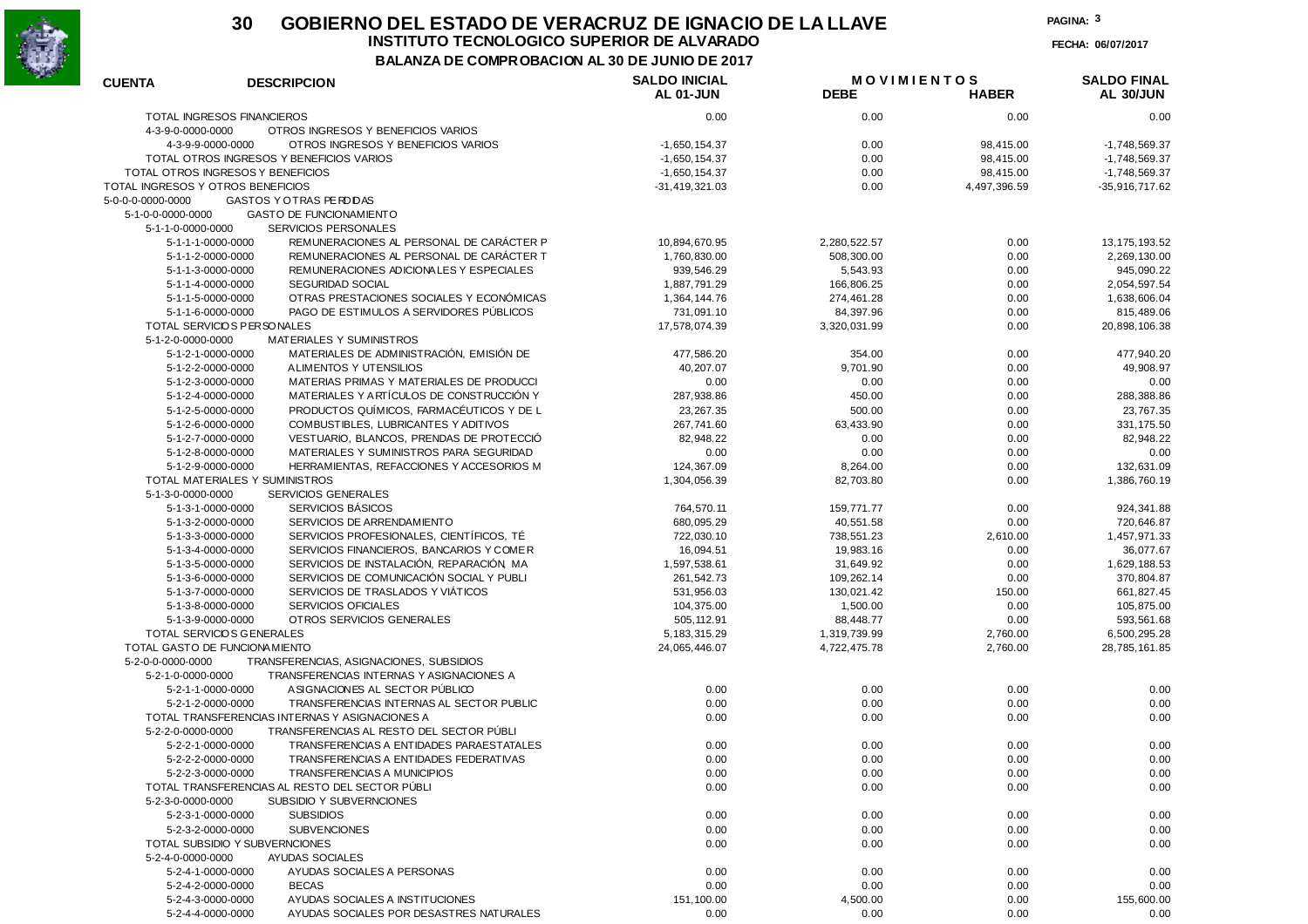

## **30 GOBIERNO DEL ESTADO DE VERACRUZ DE IGNACIO DE LA LLAVEINSTITUTO TECNOLOGICO SUPERIOR DE ALVARADO**

**PAGINA:4**

**FECHA: 06/07/2017**

**BALANZA DE COMPROBACION AL 30 DE JUNIO DE 2017**

| <b>CUENTA</b>                    | <b>DESCRIPCION</b>                                  | <b>SALDO INICIAL</b><br>AL 01-JUN | <b>MOVIMIENTOS</b><br><b>DEBE</b> | <b>HABER</b> | <b>SALDO FINAL</b><br>AL 30/JUN |
|----------------------------------|-----------------------------------------------------|-----------------------------------|-----------------------------------|--------------|---------------------------------|
|                                  |                                                     |                                   |                                   |              |                                 |
| <b>TOTAL AYUDAS SOCIALES</b>     |                                                     | 151,100.00                        | 4,500.00                          | 0.00         | 155,600.00                      |
| 5-2-6-0-0000-0000                | TRANSFERENCIAS A FIDEICOMISOS MANDATOS Y            |                                   |                                   |              |                                 |
| 5-2-6-1-0000-0000                | TRANSFERENCIAS A FIDEICOMISOS, MANDATOS             | 0.00                              | 0.00                              | 0.00         | 0.00                            |
| 5-2-6-2-0000-0000                | TRANSFERENCIAS A FIDEICOMISOS. MANDATOS             | 0.00                              | 0.00                              | 0.00         | 0.00                            |
|                                  | TOTAL TRANSFERENCIAS A FIDEICOMISOS MANDATOS Y      | 0.00                              | 0.00                              | 0.00         | 0.00                            |
| 5-2-7-0-0000-0000                | TRANSFERENCIAS AL EXTERIOR                          |                                   |                                   |              |                                 |
| 5-2-7-1-0000-0000                | TRANSFERENCIAS AL EXTERIOR A GOBIERNOS E            | 0.00                              | 0.00                              | 0.00         | 0.00                            |
| 5-2-7-2-0000-0000                | TRANSFERENCIAS AL SECTOR PRIVADO EXTERNO            | 0.00                              | 0.00                              | 0.00         | 0.00                            |
|                                  | TOTAL TRANSFERENCIAS AL EXTERIOR                    | 0.00                              | 0.00                              | 0.00         | 0.00                            |
|                                  | TOTAL TRANSFERENCIAS, ASIGNACIONES, SUBSIDIOS       | 151,100.00                        | 4,500.00                          | 0.00         | 155,600.00                      |
| 5-3-0-0-0000-0000                | PARTICIPACIONES Y APORTACIONES                      |                                   |                                   |              |                                 |
| 5-3-1-0-0000-0000                | PARTICIPACIONES                                     |                                   |                                   |              |                                 |
| 5-3-1-2-0000-0000                | PARTICIPACIONES DE LAS ENTIDADES FEDERAT            | 0.00                              | 0.00                              | 0.00         | 0.00                            |
| TOTAL PARTICIPACIONES            |                                                     | 0.00                              | 0.00                              | 0.00         | 0.00                            |
| 5-3-2-0-0000-0000                | AP ORTACIONES                                       |                                   |                                   |              |                                 |
| 5-3-2-1-0000-0000                | A PORTACIONES DE LA FEDERACION A ENTIDADE           | 0.00                              | 0.00                              | 0.00         | 0.00                            |
| 5-3-2-2-0000-0000                | APORTACIONES DE LAS ENTIDADES FEDERATIVA            | 0.00                              | 0.00                              | 0.00         | 0.00                            |
| TOTAL APORTACIONES               |                                                     | 0.00                              | 0.00                              | 0.00         | 0.00                            |
| 5-3-3-0-0000-0000                | <b>CONVENIOS</b>                                    |                                   |                                   |              |                                 |
| 5-3-3-1-0000-0000                | CONVENIOS DE REASIGNACION                           | 0.00                              | 0.00                              | 0.00         | 0.00                            |
| 5-3-3-2-0000-0000                | CONVENIOS DE DESCENTRALIZACIÓN Y OTROS              | 0.00                              | 0.00                              | 0.00         | 0.00                            |
| <b>TOTAL CONVENIOS</b>           |                                                     | 0.00                              | 0.00                              | 0.00         | 0.00                            |
|                                  | TOTAL PARTICIPACIONES Y A PORTACIONES               | 0.00                              | 0.00                              | 0.00         | 0.00                            |
| 5-4-0-0-0000-0000                | INTERESES, COMISIONES Y OTROS GASTOS DE             |                                   |                                   |              |                                 |
| 5-4-1-0-0000-0000                | INTERESES DE LA DEUDA PÚBLICA                       | 0.00                              | 0.00                              | 0.00         | 0.00                            |
| 5-4-2-0-0000-0000                | COMISIONES DE LA DEUDA PÚBLICA                      | 0.00                              | 0.00                              | 0.00         | 0.00                            |
| 5-4-3-0-0000-0000                | GASTOS DE LA DEUDA PÚBLICA                          | 0.00                              | 0.00                              | 0.00         | 0.00                            |
|                                  | TOTAL INTERESES, COMISIONES Y OTROS GASTOS DE       | 0.00                              | 0.00                              | 0.00         | 0.00                            |
| 5-5-0-0-0000-0000                | OTROS GASTOS Y PÉRDIDAS EXTRAORDINARIAS             |                                   |                                   |              |                                 |
| 5-5-2-0-0000-0000                | <b>PROVISIONES</b>                                  |                                   |                                   |              |                                 |
| 5-5-2-1-0000-0000                | PROVISIONES DE PASIVOS A CORTO PLAZO                | 0.00                              | 0.00                              | 0.00         | 0.00                            |
| <b>TOTAL PROVISIONES</b>         |                                                     | 0.00                              | 0.00                              | 0.00         | 0.00                            |
| 5-5-9-0-0000-0000                | OTROS GASTOS                                        |                                   |                                   |              |                                 |
| 5-5-9-9-0000-0000                | OTROS GASTOS VARIOS                                 | 0.00                              | 0.00                              | 0.00         | 0.00                            |
| TOTAL OTROS GASTOS               |                                                     | 0.00                              | 0.00                              | 0.00         | 0.00                            |
|                                  | TOTAL OTROS GASTOS Y PÉRDIDAS EXTRAORDINARIAS       | 0.00                              | 0.00                              | 0.00         | 0.00                            |
| TOTAL GASTOS Y OTRAS PERDIDAS    |                                                     | 24,216,546.07                     | 4,726,975.78                      | 2,760.00     | 28,940,761.85                   |
| 6-0-0-0-0000-0000                | CUENTAS DE CIERRE CONTABLE                          | 0.00                              | 0.00                              | 0.00         | 0.00                            |
|                                  |                                                     |                                   |                                   |              |                                 |
| 7-0-0-0-0000-0000                | <b>CUENTAS DE ORDEN CONTABLES</b><br><b>VALORES</b> |                                   |                                   |              |                                 |
| 7-1-0-0-0000-0000                |                                                     | 0.00                              | 0.00                              | 0.00         | 0.00                            |
| 7-4-0-0-0000-0000                | <b>JUICIOS</b>                                      |                                   |                                   |              |                                 |
| 7-4-1-0-0000-0000                | DEMANDAS JUDICIAL EN PROCESO DE RESOLUCI            |                                   |                                   |              |                                 |
| 7-4-1-1-0000-0000                | CONTINGENCIAS POR JUICIOS PENDIENTES DE             | 100,000.00                        | 0.00                              | 0.00         | 100,000.00                      |
|                                  | TOTAL DEMANDAS JUDICIAL EN PROCESO DE RESOLUCI      | 100,000.00                        | 0.00                              | 0.00         | 100,000.00                      |
| 7-4-2-0-0000-0000                | RESOLUCIONES DE DEMANDAS EN PROCESO JUDI            |                                   |                                   |              |                                 |
| 7-4-2-1-0000-0000                | RESOLUCION DE JUICIOS JUDICIALES PENDIEN            | $-100,000.00$                     | 0.00                              | 0.00         | $-100,000.00$                   |
|                                  | TOTAL RESOLUCIONES DE DEMANDAS EN PROCESO JUDI      | $-100,000.00$                     | 0.00                              | 0.00         | $-100,000.00$                   |
| <b>TOTAL JUICIOS</b>             |                                                     | 0.00                              | 0.00                              | 0.00         | 0.00                            |
| 7-6-0-0-0000-0000                | BIENES EN CONCESIONADOS O EN COMODATO               |                                   |                                   |              |                                 |
| 7-6-3-0-0000-0000                | BIENES BAJO CONTRATO DE COMODATO                    |                                   |                                   |              |                                 |
| 7-6-3-1-0000-0000                | BIENES BAJO CONTRATO DE COMODATO                    | 0.00                              | 0.00                              | 0.00         | 0.00                            |
|                                  | TOTAL BIENES BAJO CONTRATO DE COMODATO              | 0.00                              | 0.00                              | 0.00         | 0.00                            |
| 7-6-4-0-0000-0000                | CONTRATO DE COMODATO POR BIENES                     |                                   |                                   |              |                                 |
| 7-6-4-1-0000-0000                | CONTRATO DE COMODATO POR BIENES                     | 0.00                              | 0.00                              | 0.00         | 0.00                            |
|                                  | TOTAL CONTRATO DE COMODATO POR BIENES               | 0.00                              | 0.00                              | 0.00         | 0.00                            |
|                                  | TOTAL BIENES EN CONCESIONADOS O EN COMODATO         | 0.00                              | 0.00                              | 0.00         | 0.00                            |
| TOTAL CUENTAS DE ORDEN CONTABLES |                                                     | 0.00                              | 0.00                              | 0.00         | 0.00                            |
| 8-0-0-0-0000-0000                | CUENTAS DE ORDEN PRESUPUESTARIA                     |                                   |                                   |              |                                 |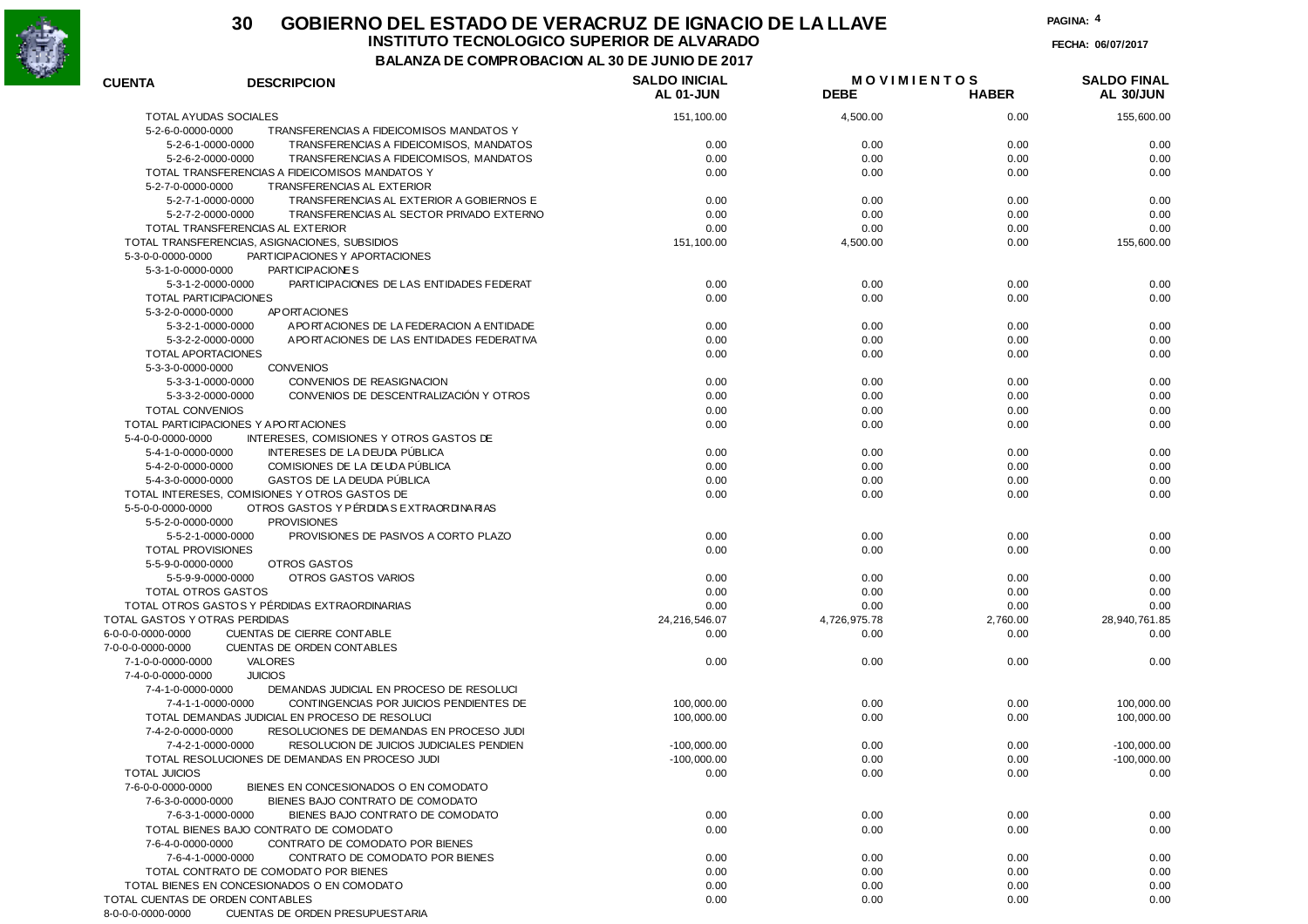

# **30 GOBIERNO DEL ESTADO DE VERACRUZ DE IGNACIO DE LA LLAVE**

**INSTITUTO TECNOLOGICO SUPERIOR DE ALVARADO**

**FECHA: 06/07/2017**

**BALANZA DE COMPROBACION AL 30 DE JUNIO DE 2017**

| <b>CUENTA</b>                                        | <b>DESCRIPCION</b>                                                   | <b>SALDO INICIAL</b>              | <b>MOVIMIENTOS</b> |                | <b>SALDO FINAL</b> |
|------------------------------------------------------|----------------------------------------------------------------------|-----------------------------------|--------------------|----------------|--------------------|
|                                                      |                                                                      | AL 01-JUN                         | <b>DEBE</b>        | <b>HABER</b>   | AL 30/JUN          |
| 8-1-0-0-0000-0000                                    | LEY DE INGRESOS                                                      |                                   |                    |                |                    |
| 8-1-1-0-0000-0000                                    | LEY DE INGRESOS ESTIMADA                                             |                                   |                    |                |                    |
| 8-1-1-2-0000-0000                                    | INGRESOS FEDERALES ESTIMADOS                                         | 0.00                              | 0.00               | 0.00           | 0.00               |
| 8-1-1-3-0000-0000                                    | INGRESOS DE GESTION ESTIMADOS                                        | 0.00                              | 0.00               | 0.00           | 0.00               |
| 8-1-1-4-0000-0000                                    | OTROS INGRESOS Y BENEFICIOS VARIOS ESTIM                             | 0.00                              | 0.00               | 0.00           | 0.00               |
| 8-1-1-6-0000-0000<br>TOTAL LEY DE INGRESOS ESTIMADA  | <b>INGRESOS ESTATALES ESTIMADOS</b>                                  | 21,658,166.00<br>21,658,166.00    | 0.00<br>0.00       | 0.00<br>0.00   | 21,658,166.00      |
| 8-1-2-0-0000-0000                                    | LEY DE INGRESOS POR EJECUTAR                                         |                                   |                    |                | 21,658,166.00      |
| 8-1-2-4-0000-0000                                    | INGRESOS DE GESTION POR EJECUTAR                                     | $-0.34$                           | 1,148,820.59       | 1,148,821.00   | $-0.75$            |
| 8-1-2-5-0000-0000                                    | INGRESOS FEDERALES POR EJECUTAR                                      | 0.00                              | 3, 153, 611.00     | 3,153,611.00   | 0.00               |
| 8-1-2-6-0000-0000                                    | INGRESOS ESTATALES POR EJECUTAR                                      | $-9, 162, 313.00$                 | 2,704,695.00       | 655,358.00     | $-7, 112, 976.00$  |
| 8-1-2-7-0000-0000                                    | OTROS INGRESOS Y BENEFICIOS VARIOS POR E                             | 0.00                              | 227,415.00         | 227,415.00     | 0.00               |
|                                                      | TOTAL LEY DE INGRESOS POR EJECUTAR                                   | $-9, 162, 313.34$                 | 7,234,541.59       | 5,185,205.00   | $-7, 112, 976.75$  |
| 8-1-3-0-0000-0000                                    | MODIFICACIONES A LA LEY DE INGRESOS ESTI                             |                                   |                    |                |                    |
| 8-1-3-4-0000-0000                                    | INGRESOS DE GESTION MODIFICACIONES                                   | 4,767,261.00                      | 1,148,821.00       | 848,513.00     | 5,067,569.00       |
| 8-1-3-5-0000-0000                                    | INGRESOS FEDERALES MODIFICACIONES                                    | 12,500,953.00                     | 3, 153, 611.00     | 1,104,274.00   | 14,550,290.00      |
| 8-1-3-6-0000-0000                                    | INGRESOS ESTATALES MODIFICACIONES                                    | 5,100.00                          | 655,358.00         | 655,358.00     | 5,100.00           |
| 8-1-3-7-0000-0000                                    | OTROS INGRESOS Y BENEFICIOS VARIOS MODIF                             | 1,650,154.00                      | 227,415.00         | 129,000.00     | 1,748,569.00       |
|                                                      | TOTAL MODIFICACIONES A LA LEY DE INGRESOS ESTI                       | 18,923,468.00                     | 5, 185, 205.00     | 2,737,145.00   | 21,371,528.00      |
| 8-1-4-0-0000-0000                                    | LEY DE INGRESOS DEVENGADA                                            |                                   |                    |                |                    |
| 8-1-4-4-0000-0000                                    | INGRESOS DE GESTION DEVENGADOS                                       | 0.00                              | 300, 307.59        | 300, 307.59    | 0.00               |
| 8-1-4-5-0000-0000                                    | INGRESOS FEDERALES DEVENGADOS                                        | 0.00                              | 2,049,337.00       | 2,049,337.00   | 0.00               |
| 8-1-4-6-0000-0000                                    | INGRESOS ESTATALES DEVENGADOS                                        | $-2,624,550.00$                   | 1,480,496.00       | 2,049,337.00   | $-3, 193, 391.00$  |
| 8-1-4-7-0000-0000                                    | OTROS INGRESOS Y BENEFICIOS VARIOS                                   | 0.00                              | 98,415.00          | 98,415.00      | 0.00               |
| TOTAL LEY DE INGRESOS DEVENGADA<br>8-1-5-0-0000-0000 | LEY DE INGRESOS RECAUDADA                                            | $-2,624,550.00$                   | 3,928,555.59       | 4,497,396.59   | $-3, 193, 391.00$  |
| 8-1-5-4-0000-0000                                    | INGRESOS DE GESTION RECAUDADOS                                       |                                   | 0.00               | 300,307.59     | $-5,067,568.25$    |
| 8-1-5-5-0000-0000                                    | INGRESOS FEDERALES RECAUDADOS                                        | -4,767,260.66<br>$-12,500,953.00$ | 0.00               | 2,049,337.00   | -14,550,290.00     |
| 8-1-5-6-0000-0000                                    | INGRESOS ESTATALES RECAUDADOS                                        | $-9,876,403.00$                   | 0.00               | 1,480,496.00   | $-11,356,899.00$   |
| 8-1-5-7-0000-0000                                    | OTROS INGRESOS Y BENEFICIOS VARIOS                                   | $-1,650,154.00$                   | 0.00               | 98,415.00      | $-1,748,569.00$    |
| TOTAL LEY DE INGRESOS RECAUDADA                      |                                                                      | -28,794,770.66                    | 0.00               | 3,928,555.59   | $-32,723,326.25$   |
| TOTAL LEY DE INGRESOS                                |                                                                      | 0.00                              | 16,348,302.18      | 16,348,302.18  | 0.00               |
| 8-2-0-0-0000-0000                                    | PRESUPUESTO DE EGRESOS                                               |                                   |                    |                |                    |
| 8-2-1-0-0000-0000                                    | PRESPUESTO DE EGRESOS APROBADO                                       |                                   |                    |                |                    |
| 8-2-1-1-0000-0000                                    | <b>SERVICIOS PERSONALES</b>                                          | -15,593,880.00                    | 0.00               | 0.00           | -15,593,880.00     |
| 8-2-1-2-0000-0000                                    | MATERIALES Y SUMINISTROS                                             | $-2,899,012.00$                   | 0.00               | 0.00           | $-2,899,012.00$    |
| 8-2-1-3-0000-0000                                    | <b>SERVICIOS GENERALES</b>                                           | $-3, 165, 274.00$                 | 0.00               | 0.00           | $-3,165,274.00$    |
| 8-2-1-4-0000-0000                                    | TRANSFERENCIAS, ASIGNACIONES, SUBSIDIOS                              | 0.00                              | 0.00               | 0.00           | 0.00               |
| 8-2-1-5-0000-0000                                    | BIENES MUEBLES, INMUEBLES E INTANGIBLES                              | 0.00                              | 0.00               | 0.00           | 0.00               |
|                                                      | TOTAL PRESPUESTO DE EGRESOS APROBADO                                 | $-21,658,166.00$                  | 0.00               | 0.00           | $-21,658,166.00$   |
| 8-2-2-0-0000-0000                                    | PRESUPUESTO DE EGRESOS POR EJERCER                                   |                                   |                    |                |                    |
| 8-2-2-1-0000-0000                                    | <b>SERVICIOS PERSONALES</b>                                          | 0.00                              | 6,649,694.72       | 6,649,694.72   | 0.00               |
| 8-2-2-2-0000-0000                                    | <b>MATERIALES Y SUMINISTROS</b>                                      | 2,243,217.21                      | 711, 151.70        | 589,787.50     | 2,364,581.41       |
| 8-2-2-3-0000-0000                                    | <b>SERVICIOS GENERALES</b>                                           | 4,786,174.74                      | 4,302,227.09       | 5,106,437.50   | 3,981,964.33       |
| 8-2-2-4-0000-0000                                    | TRANSFERENCIAS, ASIGNACIONES, SUBSIDIOS                              | 15,560.00                         | 9,000.00           | 13,500.00      | 11,060.00          |
| 8-2-2-5-0000-0000<br>8-2-2-6-0000-0000               | BIENES MUEBLES, INMUEBLES E INTANGIBLES<br><b>INVERSION P'UBLICA</b> | 0.00                              | 0.00<br>0.00       | 0.00<br>0.00   | 0.00<br>912,251.00 |
|                                                      | TOTAL PRESUPUESTO DE EGRESOS POR EJERCER                             | 912,251.00<br>7,957,202.95        | 11,672,073.51      | 12,359,419.72  | 7,269,856.74       |
| 8-2-3-0-0000-0000                                    | MODIFICACIONES AL PRESUPUESTO DE EGRESOS                             |                                   |                    |                |                    |
| 8-2-3-1-0000-0000                                    | <b>SERVICIOS PERSONALES</b>                                          | $-10, 182, 231.00$                | 0.00               | 1,576,820.00   | $-11,759,051.00$   |
| 8-2-3-2-0000-0000                                    | MATERIALES Y SUMINISTROS                                             | $-732,886.00$                     | 431,968.00         | 632,152.00     | -933,070.00        |
| 8-2-3-3-0000-0000                                    | <b>SERVICIOS GENERALES</b>                                           | $-6,929,440.00$                   | 2,300,677.00       | 2,971,733.00   | $-7,600,496.00$    |
| 8-2-3-4-0000-0000                                    | TRANSFERENCIAS, ASIGNACIONES, SUBSIDIOS                              | $-166,660.00$                     | 4,500.00           | 4,500.00       | $-166,660.00$      |
| 8-2-3-5-0000-0000                                    | BIENES MUEBLES, INMUEBLES E INTANGIBLES                              | 0.00                              | 0.00               | 0.00           | 0.00               |
| 8-2-3-6-0000-0000                                    | <b>INVERSIÓN PÚBLICA</b>                                             | $-912,251.00$                     | 0.00               | 0.00           | $-912,251.00$      |
|                                                      | TOTAL MODIFICACIONES AL PRESUPUESTO DE EGRESOS                       | $-18,923,468.00$                  | 2,737,145.00       | 5, 185, 205.00 | -21,371,528.00     |
| 8-2-4-0-0000-0000                                    | PRESUPUESTO DE EGRESOS COMPROMETIDO                                  |                                   |                    |                |                    |
| 8-2-4-1-0000-0000                                    | SERVICIOS PERSONALES                                                 | 8,198,036.61                      | 3,329,662.73       | 5,072,874.72   | 6,454,824.62       |